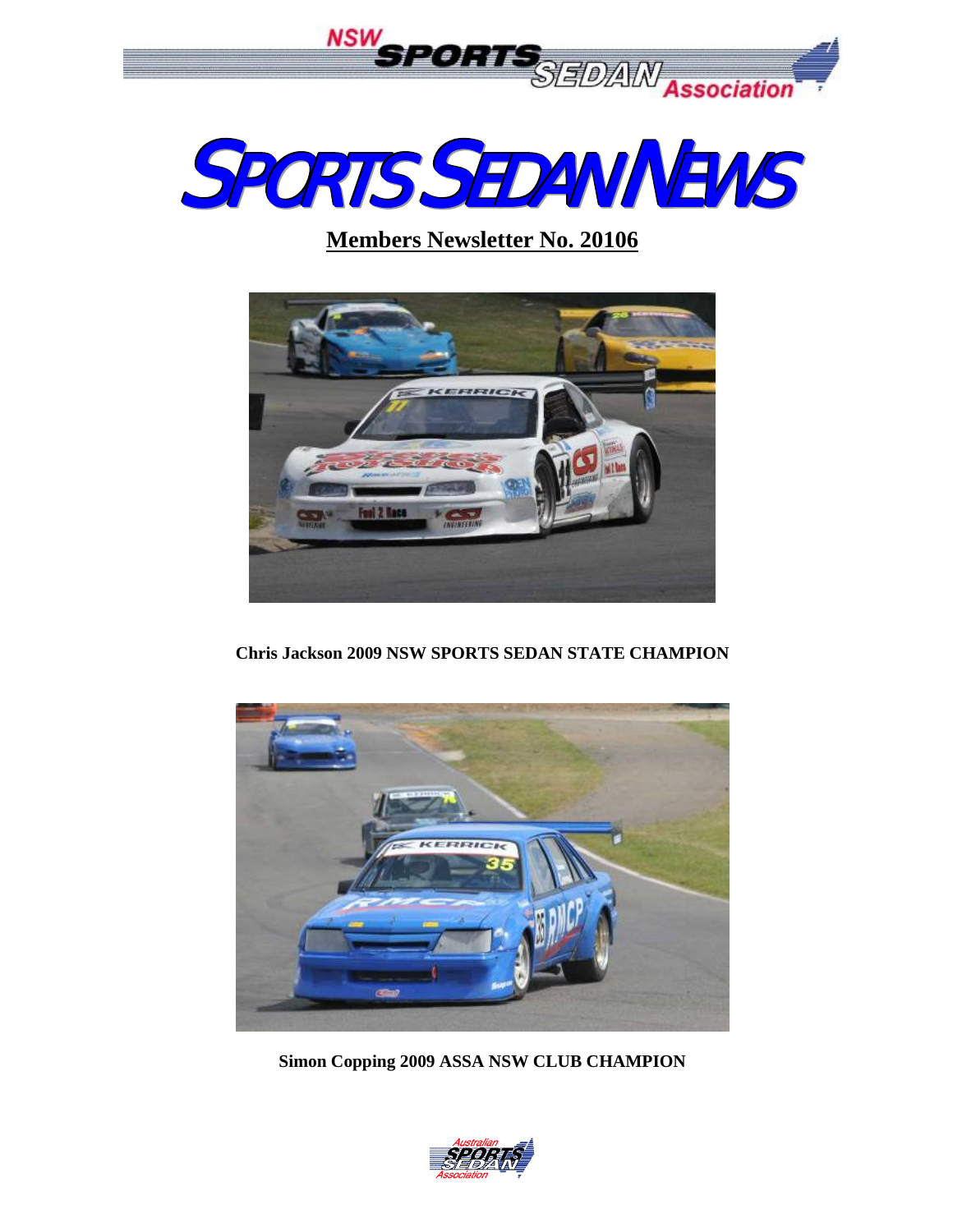## **In This Newsletter**

| <b>Your Committee</b>                 | Page 2  |
|---------------------------------------|---------|
| President's Report                    | Page 3  |
| Vice President's Report               | Page 4  |
| ASSA Calendar of Events for 2010      | Page 6  |
| Race Report, Round 3 - Eastern Creek  | Page 7  |
| <b>Point Scores</b>                   | Page 21 |
| Member's Article                      | Page 23 |
| Entries for Round 4 - Wakefield Park  | Page 24 |
| Can I Help?                           | Page 25 |
| Sports Sedans DVDs For Sale           | Page 26 |
| Round Sponsorship                     | Page 26 |
| Club Meetings for 2010 *VENUE CHANGE* | Page 26 |
| New Website                           | Page 27 |
| Newsletter Submissions                | Page 27 |
| Have Your Entry Fees Paid For         | Page 27 |
| ASSA Membership 2010                  | Page 28 |
| 2010 Best Presented Award             | Page 28 |
| <b>Used Tyre Register</b>             | Page 29 |
| Classifieds                           | Page 29 |
| The Final Word                        | Page 30 |

## **Your Committee**

The ASSA NSW committee continues to work hard on increasing grid numbers and overall member participation for 2010. Further avenues are still being explored to make Sports Sedans in NSW more competitive, more rewarding and more accessible.

The committee has been individually contacting members and Sports Sedan owners, to ascertain who will be on track for 2010. The results have been good, with 17 starters at the opening round of the championship at Eastern Creek, 14 entries for Round 2 at Wakefield Park and 20 entries for Round 3 back at Eastern Creek.

#### **The ASSA NSW committee for 2010 is:**

| President            | Andrew McKellar            | 0430 717 622 | gizzmo15@optusnet.com.au      |
|----------------------|----------------------------|--------------|-------------------------------|
| Vice President       | Sean Sullivan              | 0419 851 085 | seansull@au1.ibm.com          |
| Secretary            | Chris Jackson              | 0409 209 480 | jacksonc@internode.on.net     |
| Treasurer            | <b>Herbert Gattermeier</b> | 9879 7557    | hergat@bigpond.com            |
| <b>MRAP</b> Delegate | Chris Jackson              | 0409 209 480 | jacksonc@internode.on.net     |
| Committee            | <b>Jeff Brown</b>          | 0418 640 495 | $brown$ jt@tpg.com.au         |
| Committee            | <b>Anthony Macready</b>    | 0421 010 380 | anthony@agmengineering.com.au |
| Committee            | Erik Gattermeier           | 0408 296 501 | erik@bavariacars.com.au       |

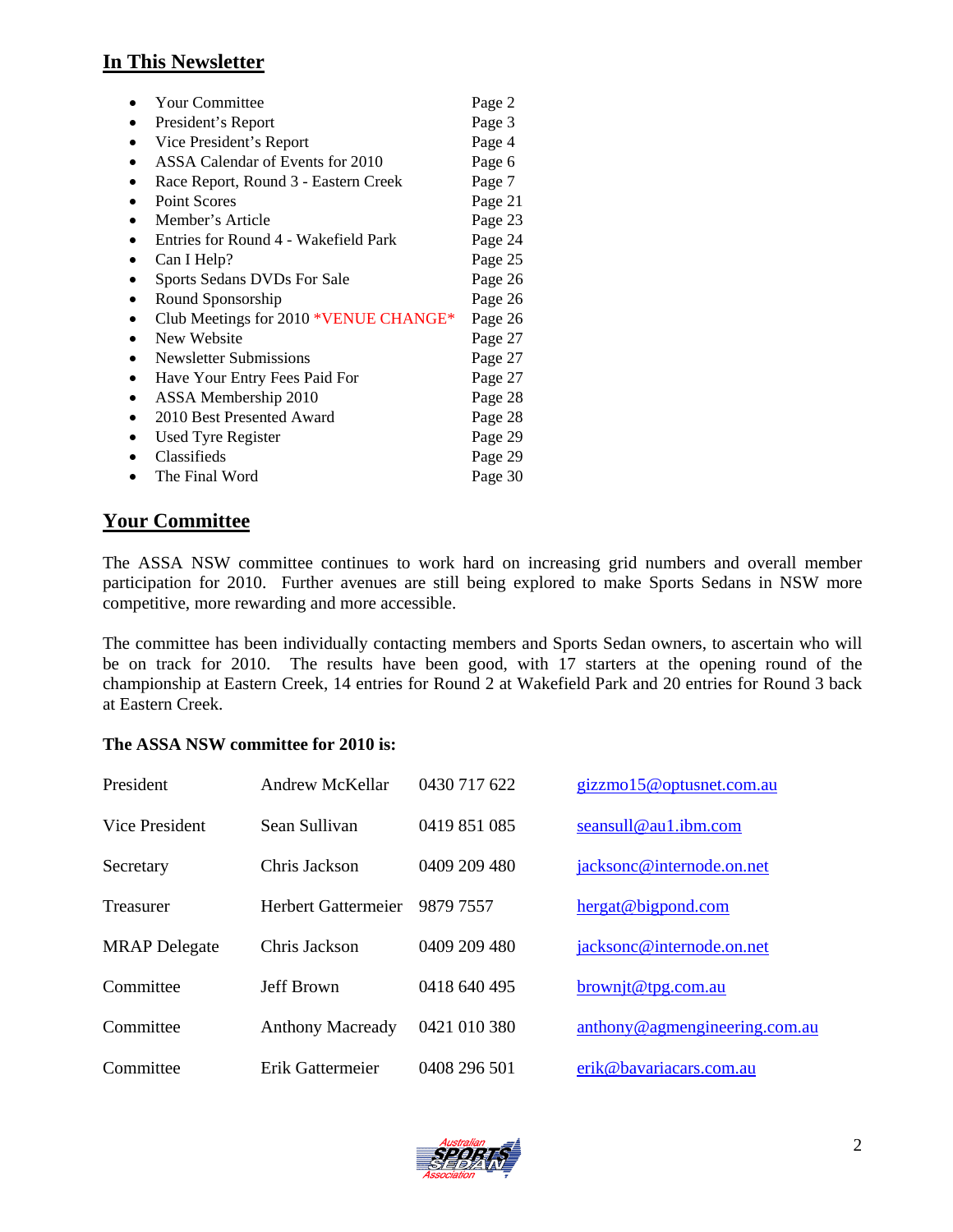## **President's Report**

Anyone who says there is no action in Sports Sedans and that they are not exciting, obviously hasn't watched them for a while. Anyone who says they won't come and race because they don't have anyone to race against in Sports Sedans is kidding themselves. Anyone who is of the opinion that Chris Jackson or Anthony Macready cannot be beaten is sadly mistaken. Anyone who thinks that Sports Sedans are not on the comeback in NSW needs to take a closer look.

Last week's Round 3 at Eastern Creek had it all. Good and bad. Look to the race report for the full story, but how's this grab you for an exciting weekend's racing:

- 20 Entries for the weekend, including some new cars and faces, at least one historic car, a couple of national level cars and the return of some previously damaged cars
- A heap of excellent, close racing throughout the field, in all the races
- On-track mayhem resulting in damaged vehicles, car fires, blown engines and lost chances
- 17 starters and only 9 finishers in the last race
- 3 "new" faces on the podium (although all 3 were "veterans", so to speak)
- A State Championship blown wide open, with no less than 5 drivers with a good chance at the title

So it makes you wonder: Why aren't we seeing even more cars on the grid? I know there are a few people out there with builds or rebuilds still underway (after all, I am one of them), but what of those who have cars sitting there, waiting to go? What is stopping you getting your car out of the shed and onto the race track? You're missing out on the best racing Sports Sedans have seen in years. Maybe its time to dust the old girl off, renew that CAMS licence and come out to play. You'll have the time of your life, I promise.

Despite losing a few cars at the Eastern Creek event, I'm confident we'll still have a good sized grid for Wakefield Park at the end of August. The long-awaited unveiling of Steve Shiels' new Commodore, the return of Glenn Pro in his quick Escort, the welcoming of former Victorian runner Robin O'Hare in his hard core A9X Torana and the inclusion of Bill Martin in his yellow RX7, together with a host of entries from the Victorian U2L Sports Sedans, our usual front-running pack and a couple of National Sports Sedans teams all point towards another excellent weekend's racing.

I like to set challenging goals for myself (why else would I undertake the build of the Soarer when I have not a modicum of knowledge or skill when it comes to car building). So the next challenging goal will be to see 30 cars on the grid at Wakefield Park. Think about that for a second. *30 cars on the grid at Wakefield Park.* It would be fantastic, would it not? Even more so if you were one of those drivers that get to take part. Go on now, you know you want to.

Cheers,

Andrew McKellar President ASSA NSW



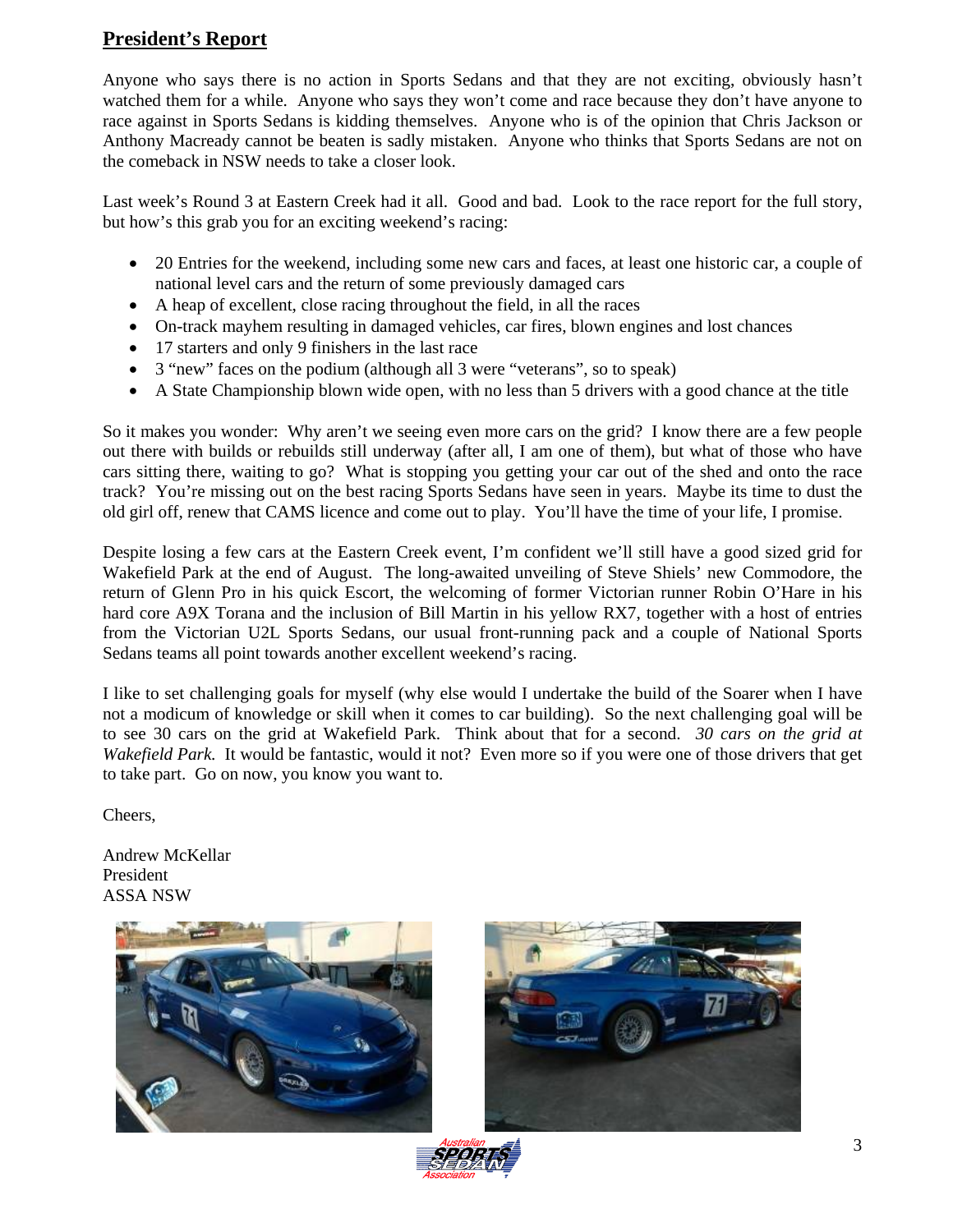## **Vice President's Report**

For those of you dignified enough not to read about other people's misfortunes – please skip over this section. For the rest of you..... read on.

Eastern Creek lived up to its usual standards of thrill and thunder for Round 3 of the NSW State Championship. The whole weekend was full of action and drama. I thoroughly enjoyed all 3 races. It was a weekend to be remembered. What follows is my recollection of the trophy race....

For the record and despite what el Presidente may have you believe, there is no truth to the rumor that Bluey started on the grid at an angle. This is simply an optical illusion created by the obscure angle of photography and poor taste Photo-Shop editing. Having now set the record straight (pun intended) please allow me to fast forward to the tyre smoking launch from the start line.

And what an awesome start it was (for me anyway), a blistering launch which propelled me right into the thick of the action. Unfortunate contact at the front of the pack provided an opportunity for some of the mid-fielders to steal the lead. Bluey was running strong and around turn 3 there was a tight pack. I could hardly believe my luck when I realised I was running about  $5<sup>th</sup>$  in the queue. Not sure if I was  $5<sup>th</sup>$  – but it sure felt like it as I glimpsed only a few other cars in the pack. Trying to overcome my disbelief all I could hear was a little voice saying, "Go Hard". Of course, surrounded by superior horsepower, I had to give Bluey everything just to hold position. Remarkably I was able to do this for about 3 laps.

Much to my delight – after the race – several supporters made a point to mention the impressive run from Bluey.

However, pushing hard took its toll. Following a small hiccup and slight reduction of power, I realised I'd probably dropped a valve. Rounding the back of Corporate Hill (turn 6), my advanced engine management system alerted me to a catastrophic failure, which was represented as a warning light when the engine shut down.

After parking conveniently behind Nick Smith (who I believe suffered a fuel pressure drop) and making a casual exit for the hill, I recall it was the small nuclear mushroom cloud that raised the alarm and attracted the fire marshals and safety car yet again.

Fortunately there was no fire; the cloud was created by high pressure steam and oil gushing out of both stinking hot exhaust pipes. As the roaring smoke stacks began to subside (and Nick and I made small talk about the glorious weather), I speculated that I had dropped a valve and somehow cracked the water jacket (go figure).

Despite my misfortune, it was one of the most exciting races I had run.

And now I invite you to join me in prayer as we say farewell to Bluey's faithful heartbeat, and I send my surgical wish list off to Santa for a transplant.

And yes, I can now confirm the #7 intake valve parted ways with its tip, dropping into the cylinder. The blissfully unaware Piston then tried to make the intake port eat the valve head. It appears there was a disagreement between the two parts and the cylinder wall (which was an innocent bystander) was struck with an unexpected blow to its face which has scared it for life. This facial blow led to massive fluid hemorrhaging throughout the engine which exited via the exhausts. Like most school-yard scuffles there was a crowd of spectator cylinders, many of which were peppered with debris from the repeated  $\&$ unnecessary beating.

I'm sure you get the picture – but for those of you who can't imagine it – I have attached a couple of images. And yes, they are Bowtie Iron Heads – and I loved them!

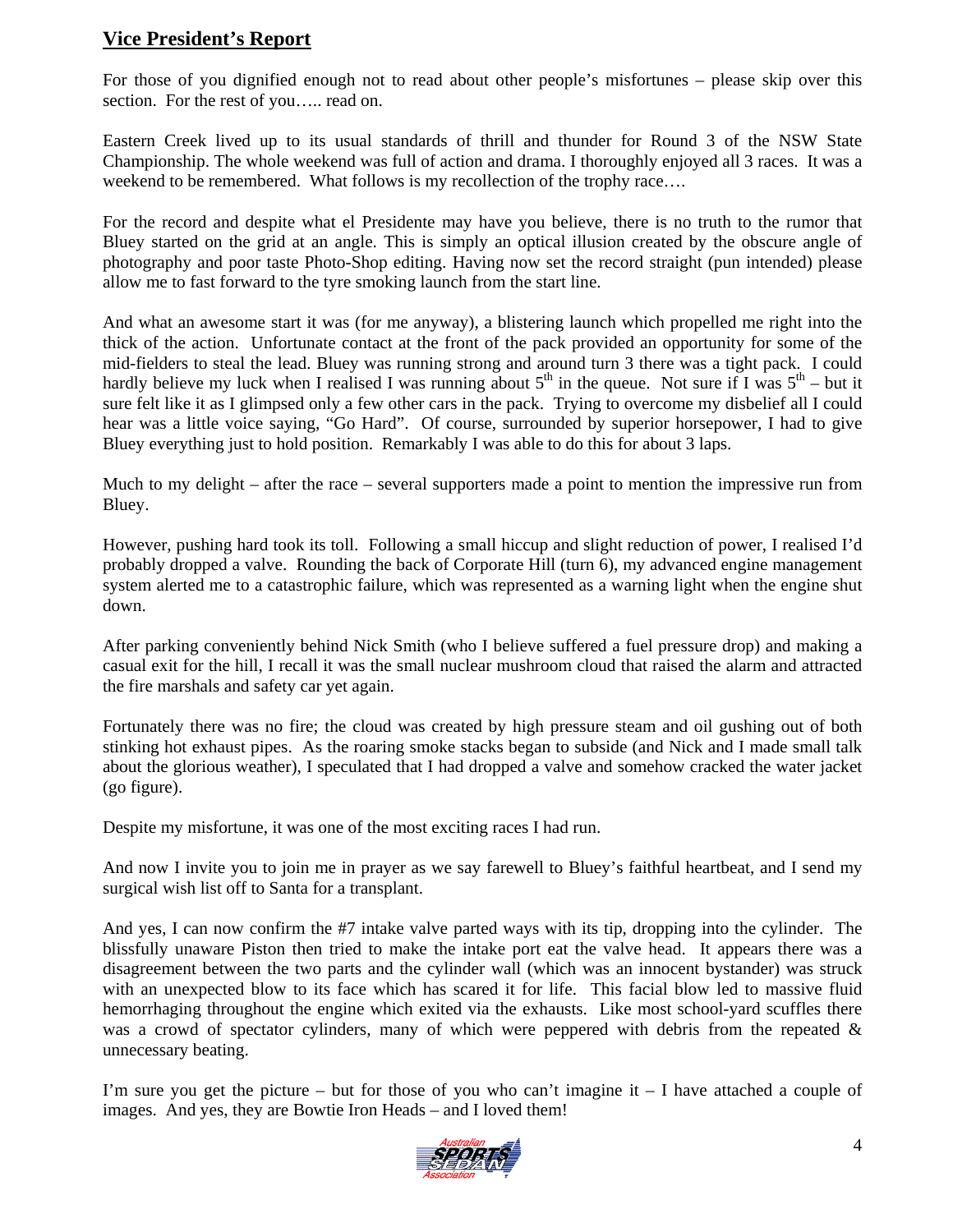On another note: I have 4 x tyres for sale. 1 Race only. Make me an offer….

2 x Rear 325/700-16 2 x Front 290/625-16

## **Head & Valve(s)**



## **Piston Top**



Sean Sullivan Vice President ASSA NSW

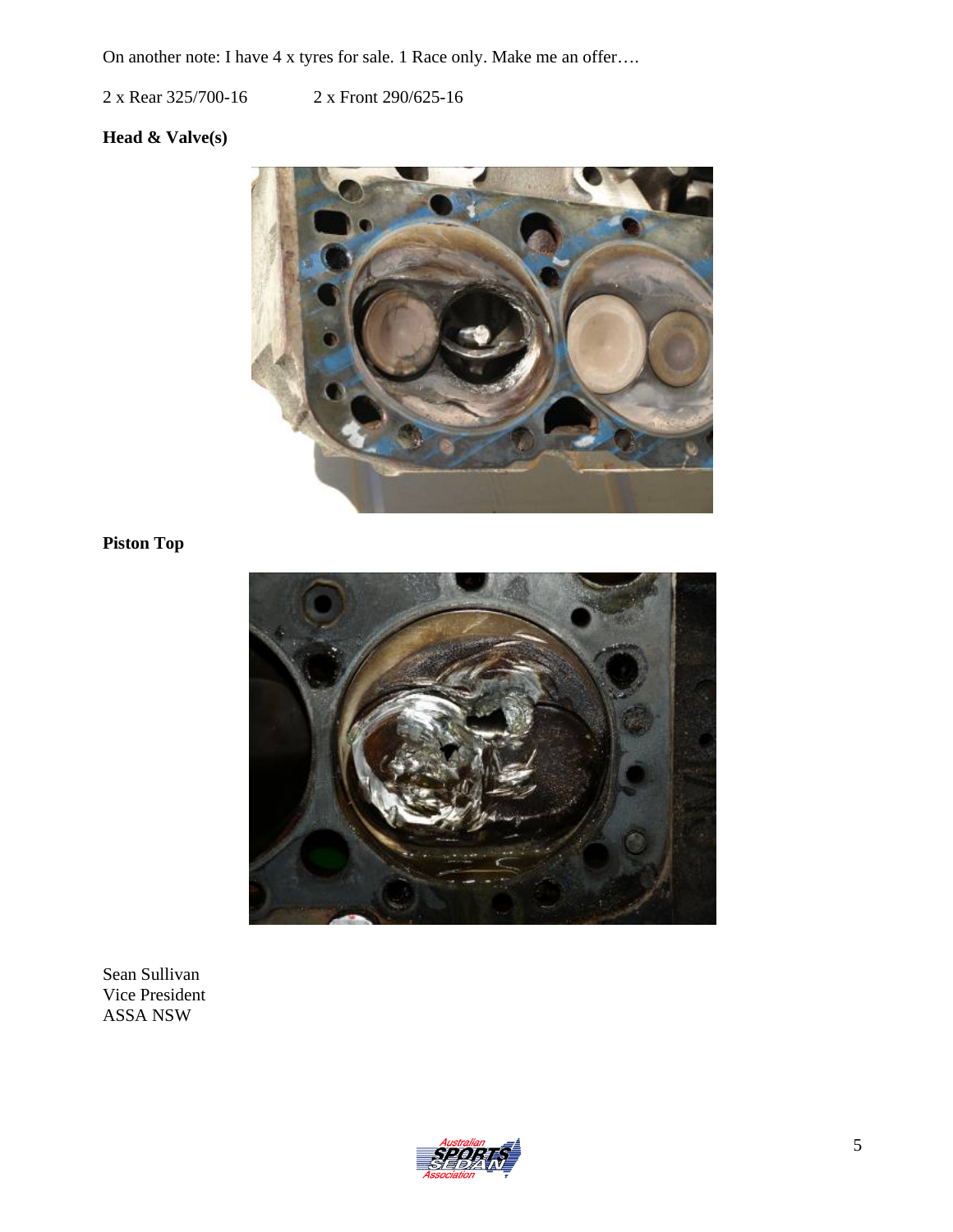## **ASSA (NSW) CALENDAR OF EVENTS 2010**

- Tuesday  $5^{\text{th}}$  January Committee Meeting
- Tuesday 2<sup>nd</sup> February Committee Meeting
- Tuesday 2nd March Committee Meeting, **General Meeting**
- $\bullet$  6<sup>th</sup>/7<sup>th</sup> March Nationals Round 1 Wakefield Park
- 13th/14th March **NSW Round 1** Eastern Creek
- Tuesday  $6^{\text{th}}$  April Committee Meeting
- 10th/11th April **NSW Round 2** Wakefield Park
- Tuesday 4th May Committee Meeting, **General Meeting**
- 21<sup>st</sup>/22<sup>nd</sup> May Super Lap Event Eastern Creek (ASSA Static Display)
- $\bullet$  29<sup>th</sup>/30<sup>th</sup> May Nationals Round 2 Mallala
- Tuesday 8<sup>th</sup> June Committee Meeting
- 19th/20th June **NSW Round 3** Eastern Creek
- Tuesday  $6^{th}$  July Committee Meeting
- Tuesday 3rd August Committee Meeting, **General Meeting**
- 14<sup>th</sup>/15<sup>th</sup> August Nationals Round 3 Morgan Park
- 28th/29th August **NSW Round 4** Wakefield Park
- Tuesday  $7<sup>th</sup>$  September Committee Meeting
- 11<sup>th</sup>/12<sup>th</sup> September Nationals Round 4 Eastern Creek
- Tuesday  $5<sup>th</sup> October Committee Meeting$
- 23rd/24th October **NSW Round 5** Eastern Creek
- 23rd/24th October Nationals Round 5 Sandown
- TBA in November Committee Meeting, **Presentation Night and Annual General Meeting**
- Tuesday  $7<sup>th</sup>$  December Committee Meeting

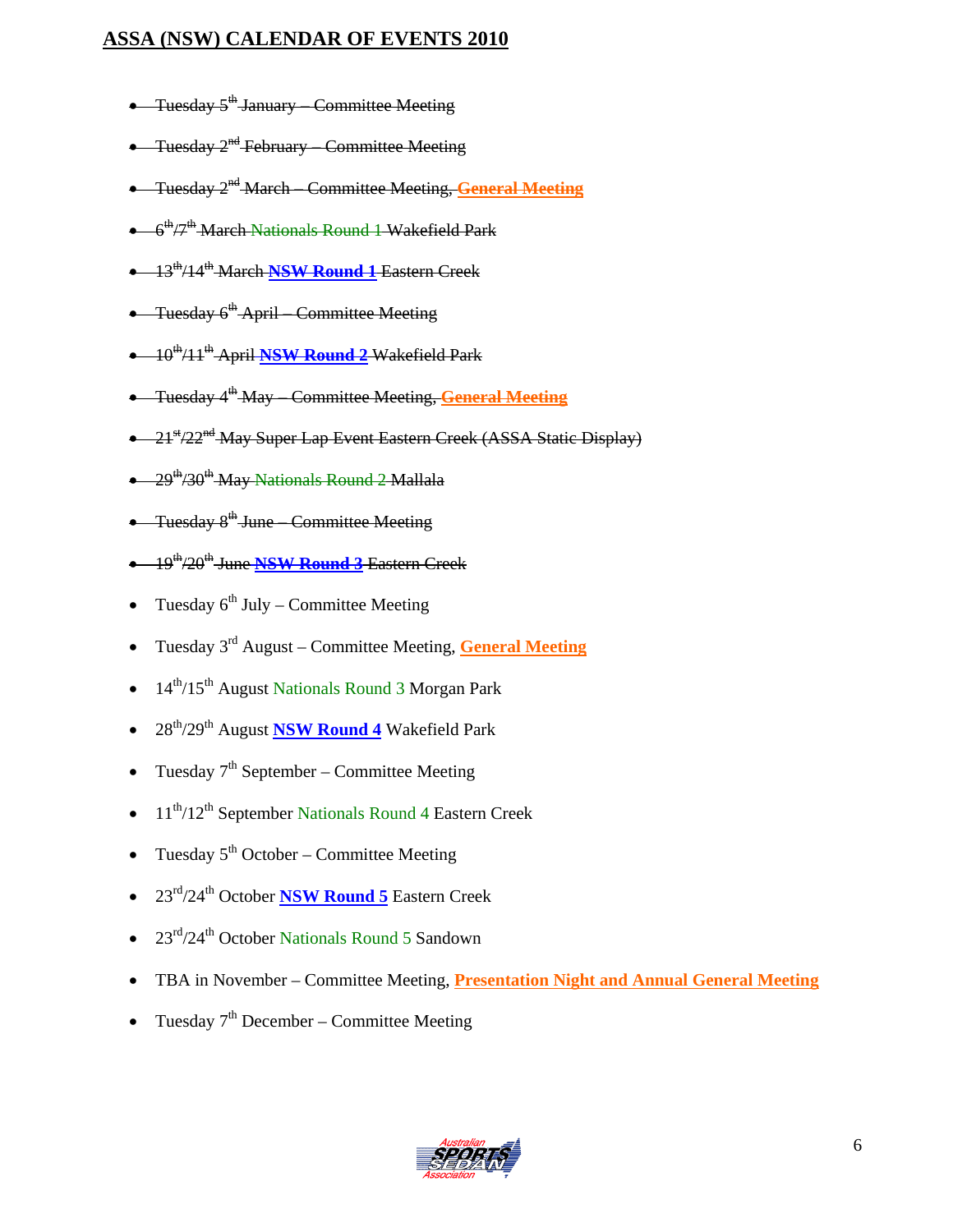## **Race Report, Round 3 - Eastern Creek**

In a good showing of numbers that made other categories look pretty ordinary, the Sports Sedans fielded 20 cars for Round 3 at Eastern Creek. The more Sports Sedans there are on the track, the more awesome they look, sound and feel. Congratulations to everyone who entered – you are helping to make Sports Sedans in NSW a spectacular show.

The reward for those who entered was a weekend of close, exciting racing that included just about every drama you could imagine. Dream on if you think Sports Sedans are not the most exhilarating and electrifying category out there.

Round 3 was sponsored by:



And:



## *Friday Practice*

Fourteen cars took to the track for the Friday practice, with some out there and at it all day and others just out for a few shake down laps to test bits and pieces. After rain threatened the night before the weather proved to be excellent with sunshine, cool temperatures and a slight breeze.

There were no major problems or incidents; however Darren Steeden blew an oil seal in the dry sump pump that had him off the track for a few hours while dad George fabricated a solution to the problem, which stemmed from mounting the pulley wheel for the pump in a different position for the new engine. Darren's car was quick during practice, and would prove to be more so as the weekend progressed.

Garry Stevens had some issues with his *Stevens Security* RX7 badly understeering, making it necessary to pull the front suspension apart in an effort to fix it.

It was great to see Philip Masing out there in the Mitsubishi Starion – a historic Group A car. Philip and his father Ron chose to enter the Sports Sedans category as they were very limited in relation to what other events their car was eligible for, and there just aren't enough "historic" races being facilitated. Hopefully Philip's entry will encourage others in the historic fraternity to enter and race with the Sports Sedans in the future. I know of at least a few historic Sports Sedans out there, and all are most welcome to come along and get amongst the more modern cars on the track.



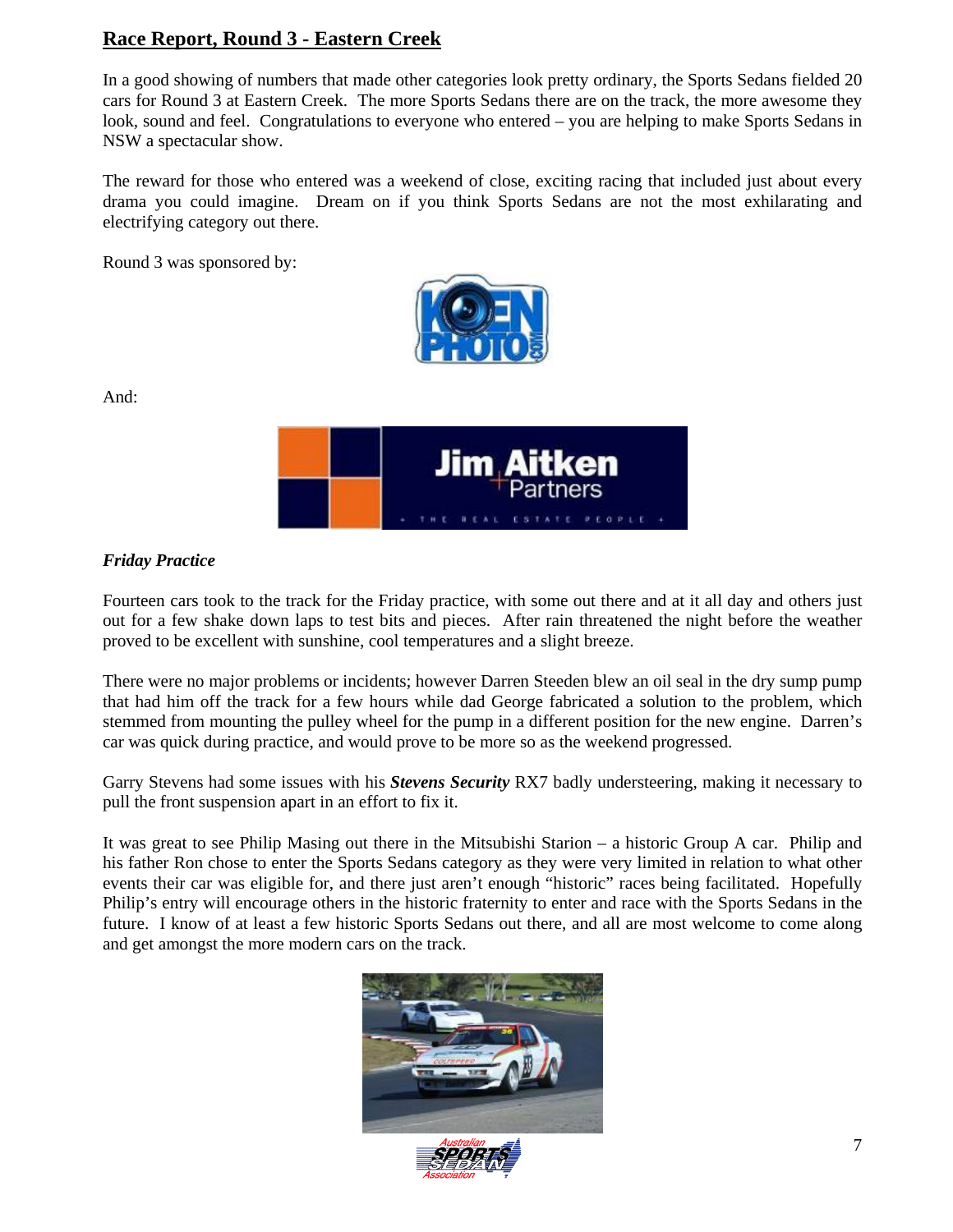#### *Saturday Qualifying – 20 Minutes*

The weather on the Saturday was glorious again – sunshine and a gentle breeze in the morning, although the breeze got a bit stronger later in the day. 20 Sports Sedans formed up on the dummy grid was a sight to behold, and the mix of colours, vehicle types and engine sounds was fantastic.



Once the cars hit the track they were straight into it, with Chris Jackson, Graham Smith and Dameon Jameson three-wide out of Turn 1 and up to Turn 2 in the opening laps. Anthony Macready got out in front for some unrestricted fast laps early in the *Bohler Uddeholm Australia* 300ZX, turning in 7 laps in total with his fastest coming on lap 2. His time of 1:35.7603 placed him  $3<sup>rd</sup>$  on the grid. Unfortunately Anthony would not take part in Race 1, after discovering fatigue cracks in one of his front disc rotor hats. He would have a replacement part installed on the car in time for Race 2 however.

Chris Jackson and Graham Smith left the dummy grid mid-pack, so took a couple of laps to clear traffic and put down good times. Graham went past Chris on the main straight, leaving little doubt as to how much power he can wind out of the turbo V6. Not that Jackson's *CSJ Engineering/Fuel 2 Race* Calibra is any slouch. His machine had enough power to squirm sideways with each gear change as he rocketed down the main straight.

Chris had a lunge back past Graham in turn 2, to come out in front again into turn 3 (fancy telling racing drivers that no racing is permitted during qualifying…). In the end Graham put down the fastest lap on the last of his only 4 timed laps, his time of 1:34.5715 securing pole position and 2 championship points. Chris stayed out for 11 laps in total, with his fastest time of 1:34.7162 also coming on his last lap.

Fred Axisa in the *Austrack Motorsport* Commodore and Berry Polovic in his yellow *Mazprep* RX7 put down some slow opening laps, with both cars having gearbox issues. Berry stayed out to complete the minimum 3 timed laps, however Fred's car only lasted 2 laps meaning he started Race 1 from the rear of the grid. Berry faired little better, knocking the teeth off one of the gear ratios but able to repair the gearbox prior to Race 1. The disappointing qualifying session for Fred would belie the true speed of the car and driver, as would be demonstrated later in the weekend.

Birol Cetin was a welcome newcomer in his black *Billy's Motorsport* Supra/Chev. The car looked sensational; however Birol was struggling with understeer issues throughout the session.



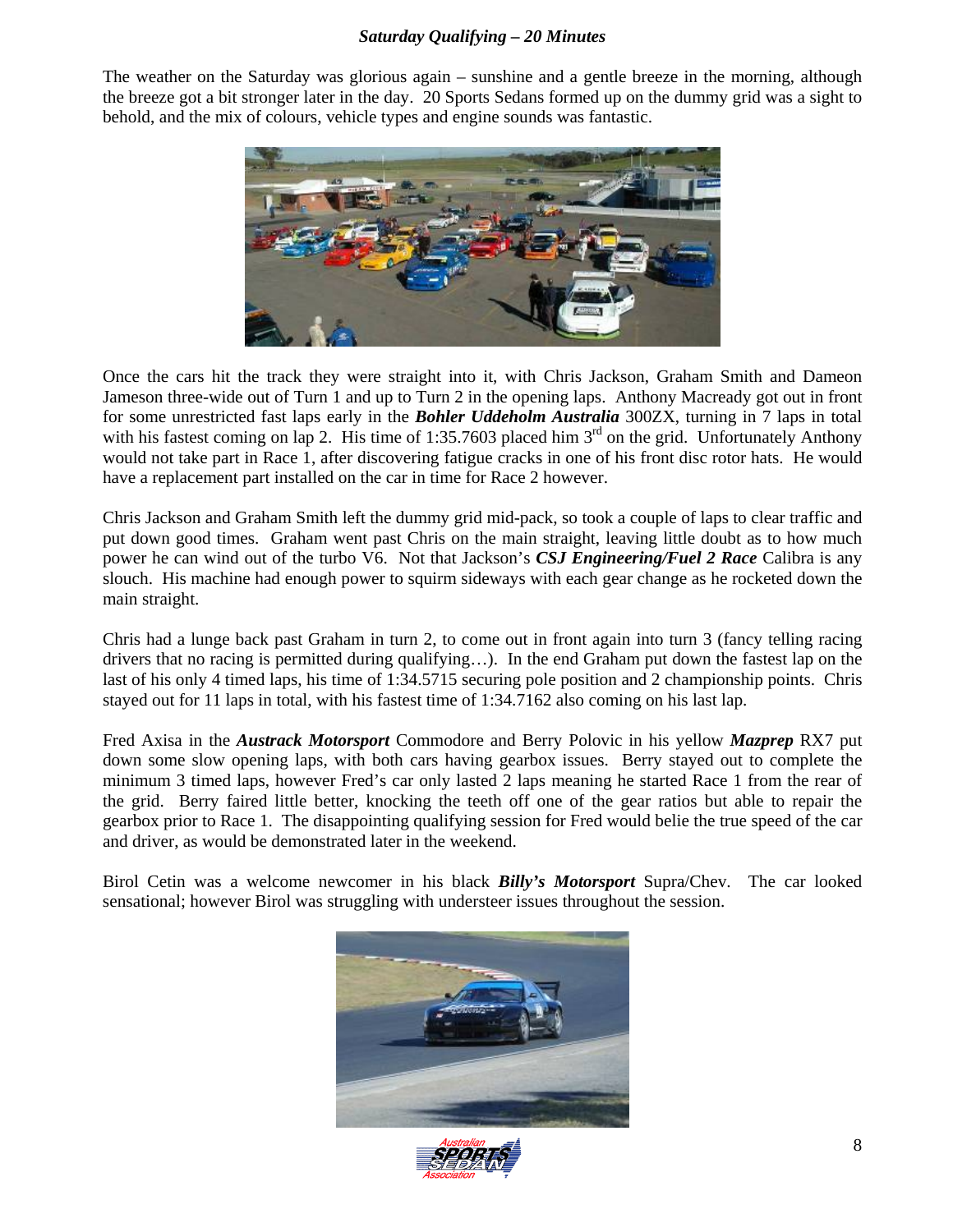Philip Masing put in some good, clean laps hoping to stay out of trouble. He did so; doing 7 laps in total and qualifying in  $17<sup>th</sup>$  position with a time that would have seen him battling with Kerry Millar come race time. Unfortunately, however, he had major dramas with the engine and would be unable to take part for the rest of the weekend.

Speaking of Kerry Millar, as usual he was out there putting in solid laps, eventually placing  $16<sup>th</sup>$  on the grid. On one occasion the track obviously wasn't wide enough for Kerry and his *Decoglaze* Falcon, with Kerry deciding the best line into turn 1 was from the extreme outside of the track, with two wheels on the grass. Kerry spent most of the session relearning the car, as it was a different thing to drive with a new differential in place. He also had an issue with a broken front damper, which caused a tyre to cut rubbing on the guard and may explain his unusual approach to turn 1.

Robert Coulthard was another welcome newcomer, driving his mate's orange Torana. Whilst not at frontrunning pace in the old girl due to a faulty plug lead, Robert was no slouch in the car later in the weekend and it will be good to see him back out with the Sports Sedans again in the future.



Sean Sullivan had tyre rubbing issues under brakes in some areas in the Bluebird. After the session he reported terrible handling and vibration issues with the car, which required a good deal of work to fix up prior to Race 1.

Michael Auld seemed more in tune with the new *Roladuct Racing* Commodore this time around, and qualified well in  $7<sup>th</sup>$  position.

Jeff Brown had the *Wildridge Fabrications* Falcon wound up, and it seemed no worse off for the damage it had suffered a few weeks earlier. After the session, however, the car returned to the pits with some unusual damage, to say the least. Jeff hadn't hit anything, but his front rim split, no doubt as an after-effect of it being repaired after the last shunt the car had:





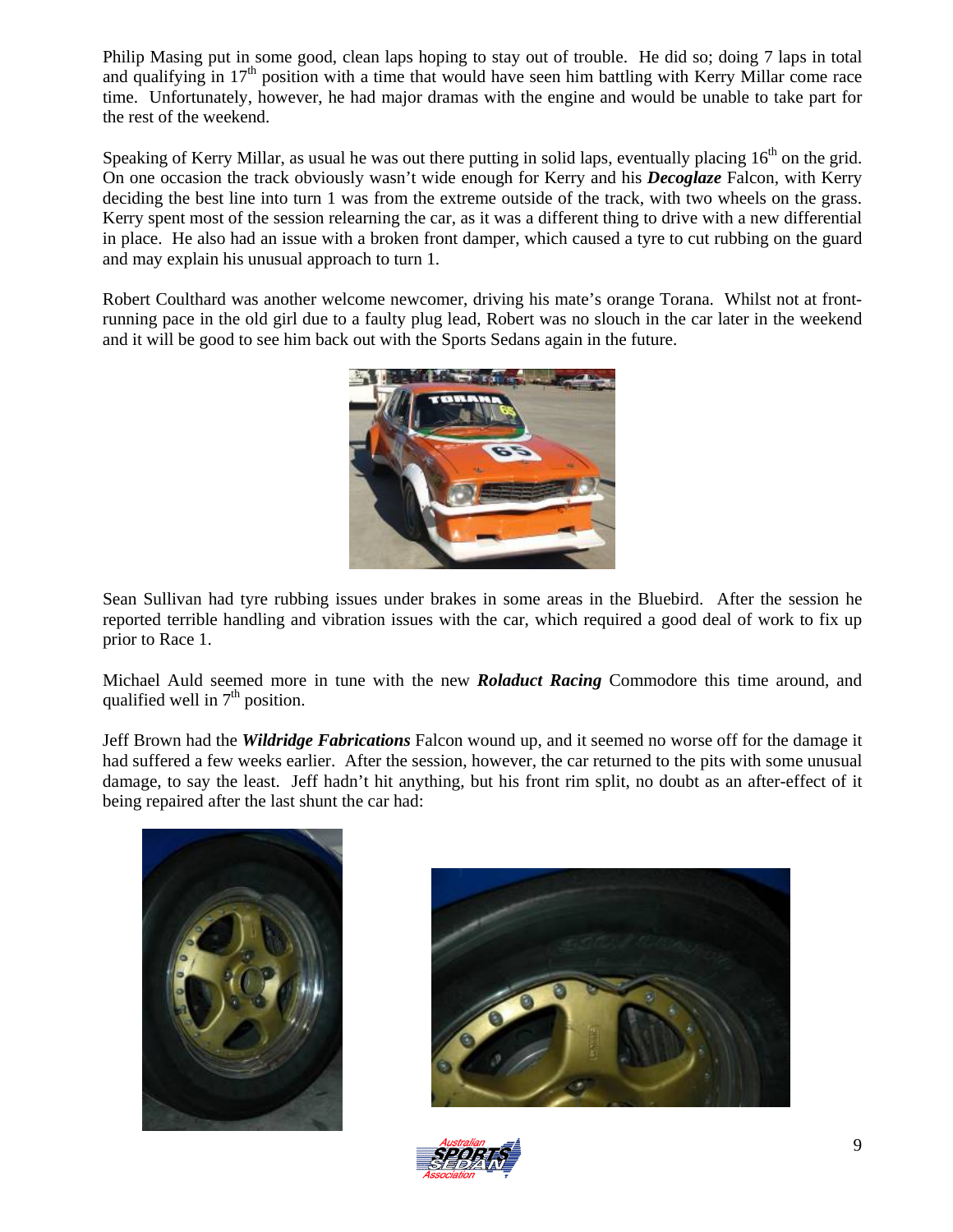Darren Steeden chose the escape road out of turn 9 after his *Swimart Baulkham Hills* Escort wouldn't pull up. He later discovered a minor leakage of oil from under the rocker covers, which was easily sorted before the first race. None of that affected his excellent qualifying though, with his time of 1:39.3004 nailing  $4<sup>th</sup>$  on the grid.

Nick Smith had a poor qualifying session, with a problem with the waste gate on his turbo not allowing him enough boost and denying him the usual pace of his *Dance Expression* Fiat 131. The problem would be fixed prior to Race 1, promising what would be a challenging run through the field from his starting place of  $16^{th}$ .

Mark Smith qualified very well in  $5<sup>th</sup>$  position, but broke an accelerator cable and had to try and locate another one prior to Race 1.

Simon Copping put in some quick laps in his *RMCP* Commodore, not realising until the car was back in the pits that it came perilously close to disaster with the front tyres delaminating, allowing air to bubble between the layers of belt casing and rubber. Here's how it looked when taken off the car after the session:





But the Qualifying session belonged to Graham Smith and his *Rockley Contracting* Calibra.





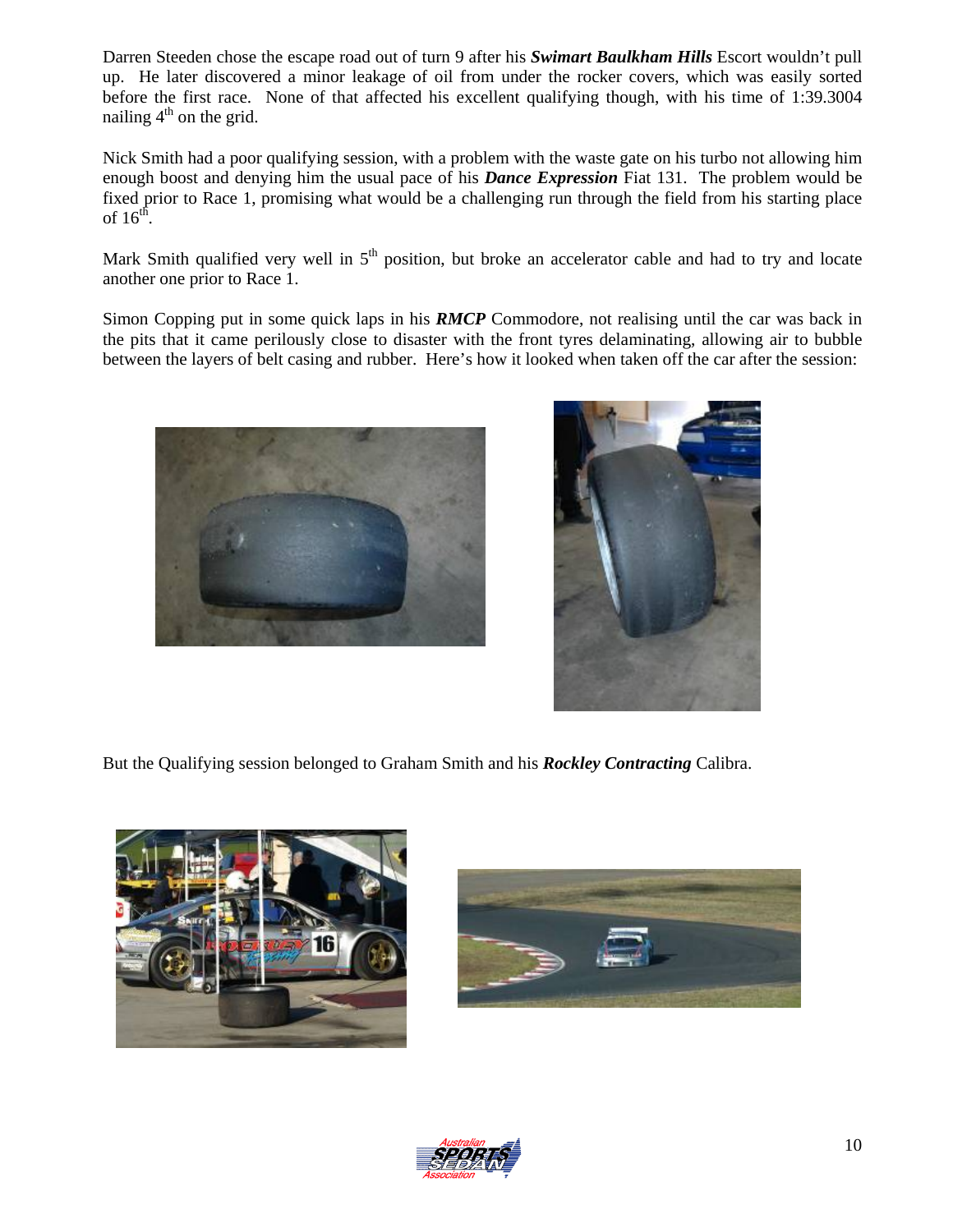#### Qualifying Times and Positions

| 1              | <b>Graham Smith</b>     | Opel Calibra        | 1:34.5715*          |
|----------------|-------------------------|---------------------|---------------------|
| $\overline{2}$ | Chris Jackson           | Holden Calibra      | 1:34.7162 0:00.1447 |
| 3              | <b>Anthony MacReady</b> | Nissan 300ZX        | 1:35.7603 0:01.1888 |
| 4              | Darren Steeden          | Ford MK1 Escort     | 1:39.3004 0:04.7289 |
| 5              | Mark Smith              | Holden Gemini Coupe | 1:39.9744 0:05.4029 |
| 6              | Jeff Brown              | Ford Falcon         | 1:40.0441 0:05.4726 |
|                | Michael Auld            | Holden VS Commodore | 1:40.3821 0:05.8106 |
| 8              | Simon Copping           | Holden Commodore    | 1:40.5063 0:05.9348 |
| 9              | Joseph Said             | Fiat 124 Coupe      | 1:41.2838 0:06.7123 |
| 10             | Dameon Jameson          | Jaguar XKR          | 1:41.8766 0:07.3051 |
| 11             | Berry Polovic           | Mazda RX7           | 1:42.6124 0:08.0409 |
| 12             | <b>Garry Stevens</b>    | Mazda RX7           | 1:43.4570 0:08.8855 |
| 13             | Sean Sullivan           | Nissan Bluebird     | 1:46.7263 0:12.1548 |
| 14             | <b>Birol Cetin</b>      | Toyota Supra        | 1:47.4602 0:12.8887 |
| 15             | Alfred Axisa            | Holden Commodore    | 1:49.7762 0:15.2047 |
| 16             | Kerry Millar            | Ford Falcon         | 1:50.0014 0:15.4299 |
| 17             | <b>Philip Masing</b>    | Mitsubishi Starion  | 1:50.7584 0:16.1869 |
| 18             | Derek Cowan             | Mazda RX2           | 1:52.4978 0:17.9263 |
| 19             | Nick Smith              | <b>Fiat 131</b>     | 1:54.3054 0:19.7339 |
| 20             | Robert Coulthard        | Holden Torana       | 1:58.4991 0:23.9276 |

#### *Race 1 – 6 Laps*

With the Macready 300ZX and the Masing Starion out, 18 Sports Sedans formed up on the grid for Race 1. Almost as if he wanted to get another mention in every race report for the same thing, Sean Sullivan lined up at the back of the grid *at a 45*° *angle to everyone else.* At least he is consistent. One wonders how he ended up back there, considering he qualified in 13<sup>th</sup> position. Or one would wonder, if one hadn't heard what happened, straight from the horse's mouth. Seems Sean had a minor spin on the warm up lap, very narrowly missing out on a clout with the wall. Once he regathered his composure and headed for the grid, the marshal propped him right up the back, and told him to stay still despite the crude angle of attack. Really Sean, is that the best story you can come up with?



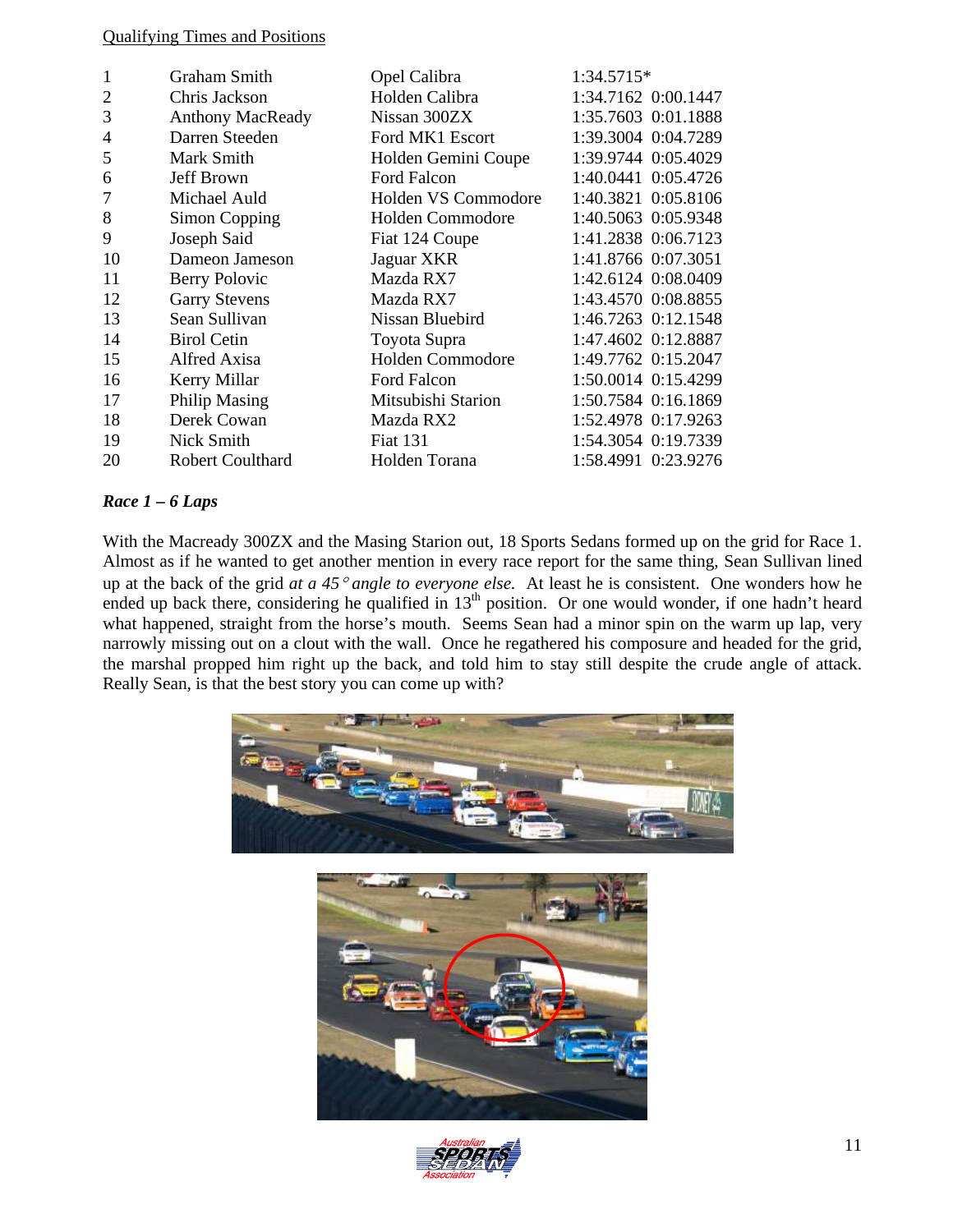

When the red lights went out Graham Smith got off the line cleanly and maintained his position in front of Chris Jackson. Mark Smith had a bad start, swamped by four or five cars off the line.

Following Jackson into turn 1 were Darren Steeden, Jeff Brown, Joe Said, Simon Copping and then Dameon Jameson in his *Campbelltown Frames & Trusses* Jaguar XKR.

Nick Smith got off to a slow start, but picked up speed quickly in an attempt to make his way through the field. Unfortunately that run through the field only lasted until turn 2, when Nick had a spin and came together with Derek Cowan. The collision damaged the front end of the *Western Imaging Racing* Mazda RX2, with Derek injuring his hand and remaining in his car by the side of the circuit until attended to by medical crews.



The impact between the two also proved disastrous for the *Dance Expression* Fiat 131, with the fuel surge tank splitting and pouring fuel over the hot exhaust system. Nick only made it as far as the back entrance to the pits before the car was engulfed in flames. Nick got out OK and flag marshals attempted to extinguish the fire, but not before a fair amount of damage was done to the car.



The Safety Car boards and yellow flags went out quickly, which only seemed to generate more chaos and carnage. A group of cars were battling hard just behind the leading pack, with the drivers concentrating so hard on each other that some missed the yellow flags. As they came out of turn 12 and onto the straight

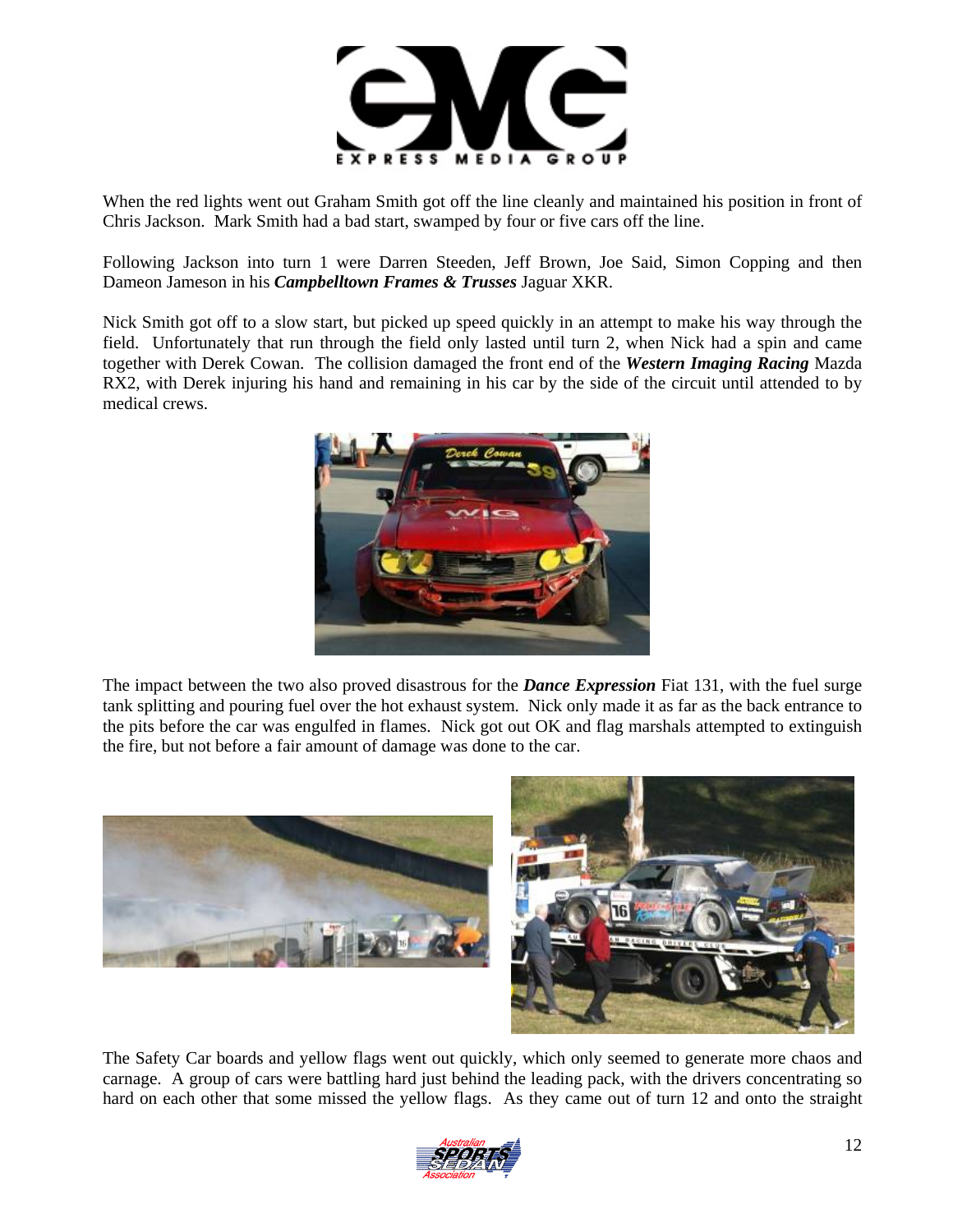most realised what was happening and eased off. Garry Stevens shot past a few cars before he too noticed the flags, and then slowed dramatically to redress his error.

The other cars around him all made attempts to slow, however a concertina effect of cars running into the back of each other occurred, with Berry Polovic clipping the back of Mark Smith's orange Gemini and spearing off the track, slamming into the concrete barrier not far from the pit entrance. The impact was severe, with Berry later reporting soreness and bruising on his body and substantial damage sustained to his *Mazprep* RX7.





Mark Smith in turn gave the back of Michael Auld's Commodore a hit, although the damage was not as severe. The net result of the whole affair was 2-minute penalties applied to Garry Stevens, Michael Auld and Mark Smith for overtaking under yellow flag conditions, and Berry's Mazda occasioning enough substantial damage to put it out for at least the rest of the year. The other cars came out a little better, although still damaged.

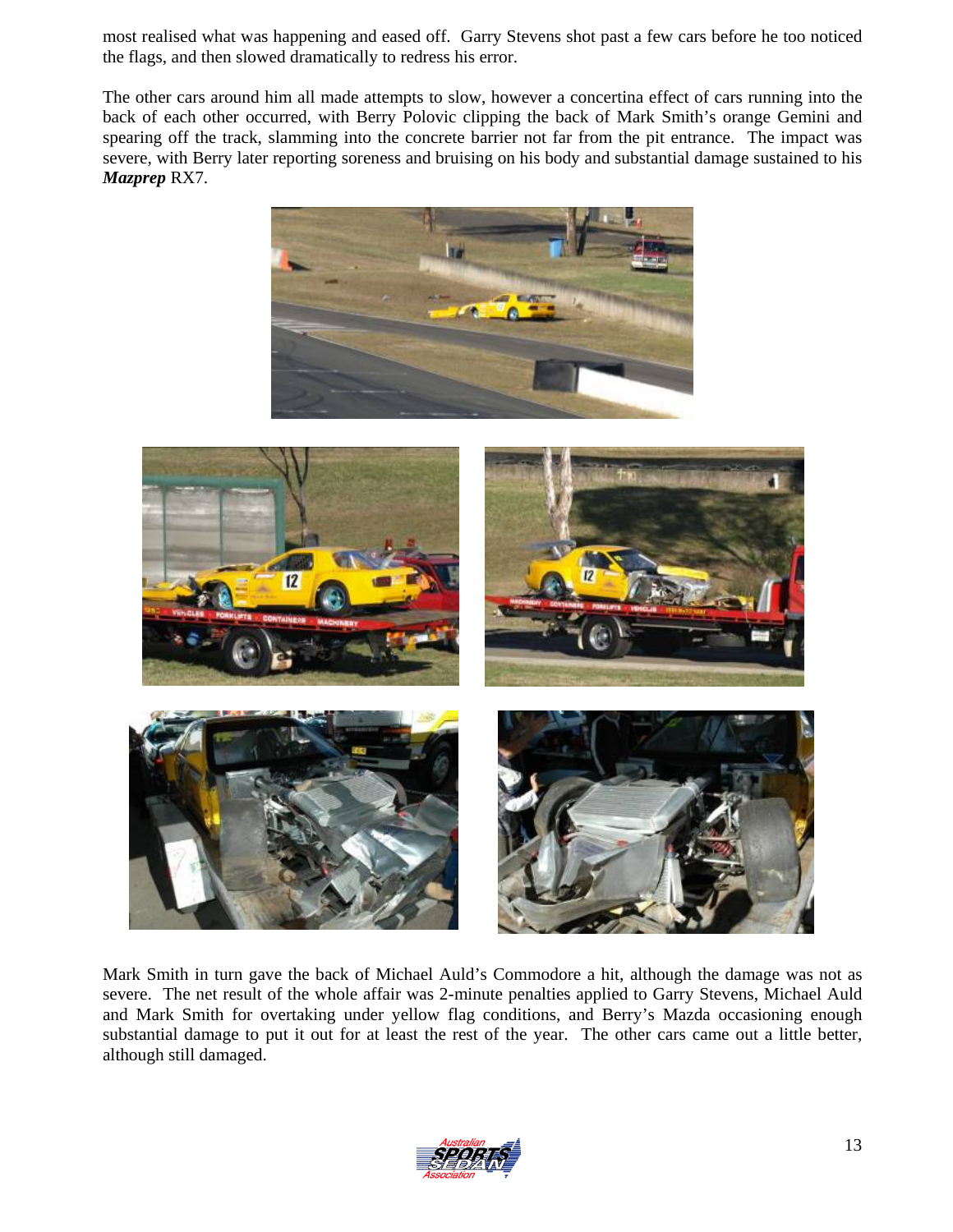



The race continued for a few laps behind the safety car, with the lights going out with 2 laps left to run. When the safety car exited the track Graham Smith continued out in front, using a slow pace to bunch the entire field up behind him. He planted his foot just before hitting the start line and it was on again for young and old. Mark Smith's Gemini didn't make it to the restart, with Mark opting for the pit lane after the car broke a gearbox.

Graham Smith and Chris Jackson resumed their battle out in front, followed by Darren Steeden, Jeff Brown, and Joe Said. Garry Stevens made a nice move up the inside of Simon Copping into turn 1, to put himself into 6<sup>th</sup> position. At the end of the same lap Fred Axisa in the *Austrack Motorsport* Commodore was right up behind Garry through turns 10, 11 and 12, and then went past him on the main straight.

At the same time Dameon Jameson pulled past Simon Copping on the straight, moving up to  $7<sup>th</sup>$  position, while Birol Cetin and Kerry Millar battled further back in the field. Birol and Kerry would finish the race half a second apart in  $10^{th}$  and  $11^{th}$  positions.

From there the race was completed without further incident with Graham Smith taking the win by a close margin from Chris Jackson, and then a gap to Darren Steeden in the Escort, which saw him take his first top 3 race finish.



**SPECIALISED ON SITE LIMITLESS POSSIBILITIES IN FIBREGLASS LOCAL INTERSTATE and OVERSEAS** 0412 60 0047 +612 9642 1956

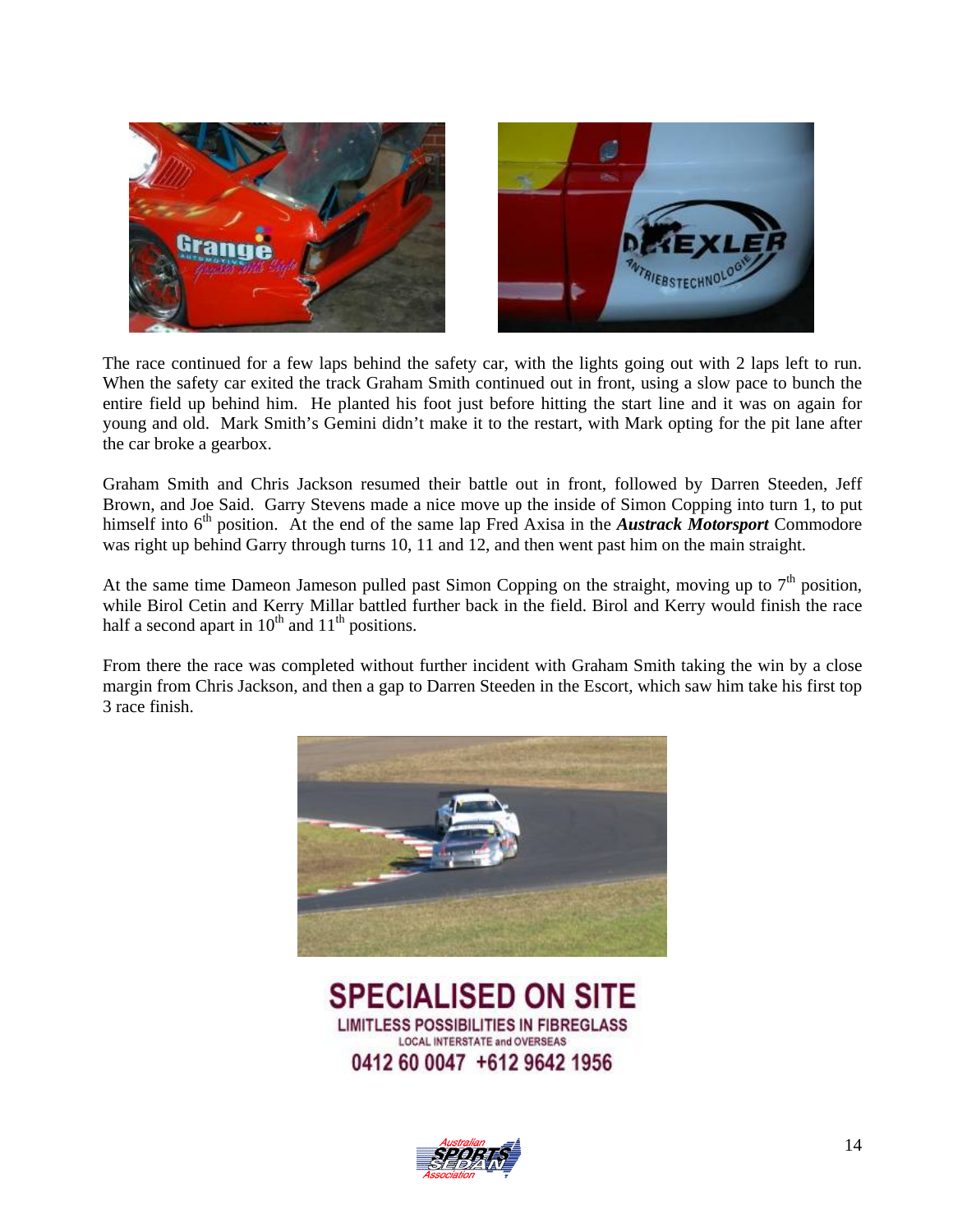| 1          | Graham Smith         | Opel Calibra            |
|------------|----------------------|-------------------------|
| 2          | Chris Jackson        | Holden Calibra          |
| 3          | Darren Steeden       | Ford MK1 Escort         |
| 4          | Jeff Brown           | Ford Falcon             |
| 5          | Alfred Axisa         | Holden Comodore         |
| 6          | Joseph Said          | Fiat 124 Coupe          |
| 7          | Dameon Jameson       | Jaguar XKR              |
| 8          | Simon Copping        | <b>Holden Commodore</b> |
| 9          | Sean Sullivan        | Nissan Bluebird         |
| 10         | <b>Birol Cetin</b>   | Toyota Supra            |
| 11         | Kerry Millar         | Ford Falcon             |
| 12         | Robert Coulthard     | Holden Torana           |
| 13         | <b>Garry Stevens</b> | Mazda RX7               |
| 14         | Michael Auld         | Holden VS Commodore     |
| <b>DNF</b> | Mark Smith           | Holden Gemini Coupe     |
| <b>DNF</b> | Berry Polovic        | Mazda RX7               |
| <b>DNF</b> | Nick Smith           | <b>Fiat 131</b>         |
| DNF        | Derek Cowan          | Mazda RX2               |
|            |                      |                         |

Anyone who wants to see an extremely well thought out and constructed Sports Sedan should take a wander into Dameon Jameson's garage. The *Campbelltown Frames & Trusses* Jaguar XKR is an excellent example of a top quality, spaceframe car.



Not that our Sports Sedan field isn't graced with numerous good examples that look and perform fantastically well:







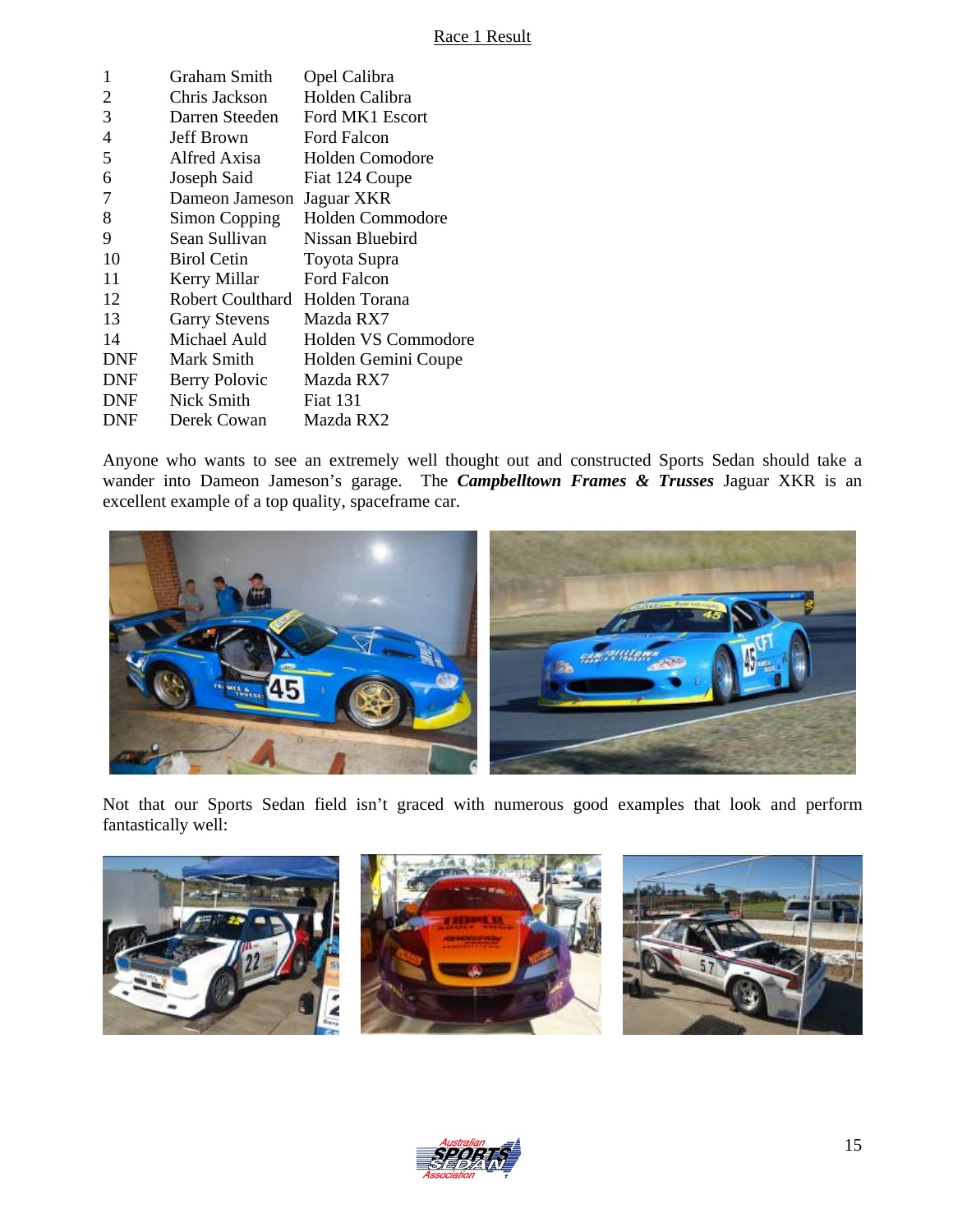#### *Race 2 – 5 Laps*

In a return of Phoenix proportions Nick Smith and his team worked all night on the *Dance Expression* Fiat 131, getting it repaired in time for it to line up on the grid for Race 2 on Sunday morning. Congratulations to the guys for their efforts, which had them at it until 5am.

Anthony Macready was also back and ready to race, having ducked back to the workshop overnight and machined up a new rotor hat.

Derek Cowan was unable to repair the *Western Imaging Racing* Mazda RX2, so was not on the grid.

The other 17 cars that did line up for the  $2<sup>nd</sup>$  race of the weekend did so in bright sunshine and a cool breeze, and all got off the line cleanly except for Jeff Brown in the blue *Wildridge Fabrications* Falcon, who was pinged for a jump start after his car nudged forward and then stopped prior to the lights going out. Better use that handbrake next time Jeff…

Garry Stevens started well and was up behind Jeff Brown as the field headed through turn 1, followed by Anthony Macready who had an excellent start in the 300ZX from the back of the grid. Anthony made a great move past Garry through turns 11 and 12, getting up beside and then past Joe Said on the main straight to take  $5<sup>th</sup>$  position, then worked his way past Jeff Brown out of turn 3.



12 Coombes Drive, Penrith NSW 2750 | Phone 02 4732 5011 | Fax 02 4732 5022 | Email michael@sydfab.com.au

Meanwhile Fred Axisa in that awesome Commodore was right up behind Darren Steeden's Escort, giving him a hard time. Fred got past Darren though turn 8 to take  $3<sup>rd</sup>$  position. The Escort caught back up briefly into turn 9, but Fred maintained the position and then set out in earnest to catch the leading pair of Graham Smith and Chris Jackson.

Nick Smith was running at the back of the field, much slower than his usual pace due to the engine missing horribly. It was discovered after the race that the reason was water contained in the spark plug holes, an unfortunate leftover from the overnight rebuild that had concluded with giving the car a wash…

Anthony Macready caught and applied pressure to Darren Steeden, with the *Swimart Baulkham Hills* Escort getting sideways into turn 5. Chris Jackson got a good run through turn 12 and was past Graham Smith on the straight before they'd crossed the start line. Garry Stevens also passed Joe Said on the straight to take up  $6<sup>th</sup>$  position after Joe missed a gear coming out of turn 12.

Jackson's *CSJ Engineering/Fuel 2 Race* Calibra once in front started to build a gap on Graham. Meanwhile Anthony Macready was pushing the *Bohler Uddeholm Australia* 300ZX hard to try and close up on Fred Axisa.

As the last lap board came out Chris Jackson had built a good lead, with Graham Smith's *Rockley Contracting* Calibra developing a misfire and slowing somewhat. For a while it looked as though both Fred Axisa and Anthony Macready would catch and pass Graham, but he managed to hold on and finish the race in  $2<sup>nd</sup>$  position. Fred Axisa also kept Anthony Macready at bay and they finished  $3<sup>rd</sup>$  and  $4<sup>th</sup>$  positions respectively, despite Fred having damaged a selector fork during the race.

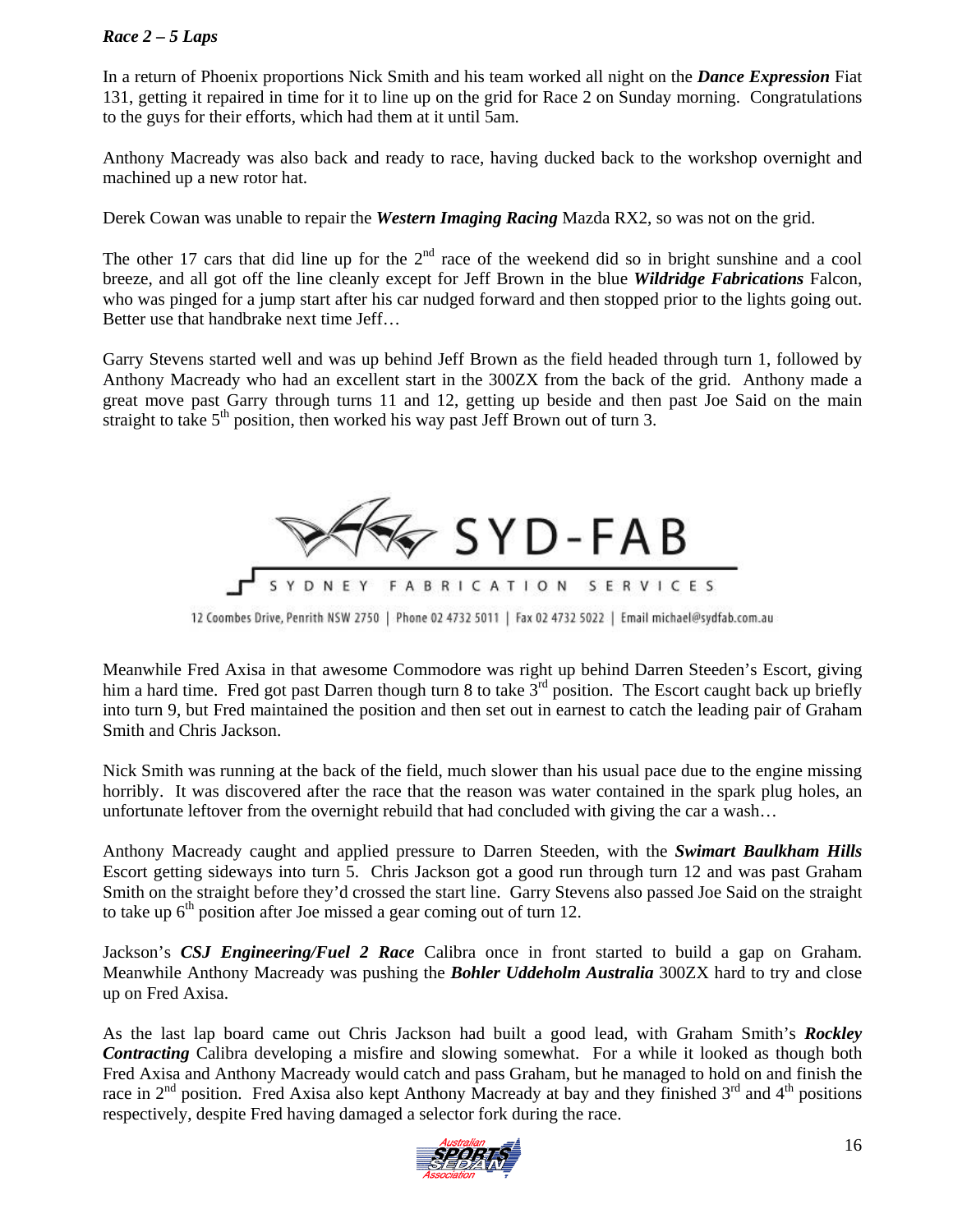After serving his drive through penalty Jeff Brown finished a disappointing 14<sup>th</sup> position, although nearly made it  $13<sup>th</sup>$  when he narrowly missed getting past the struggling Nick Smith as they crossed the finish line, the gap in the end being just 2/10ths of a second Michael Auld in the *Roladuct Racing* Commodore got past a few cars during the race, finishing in  $10^{th}$  position after starting out in  $14^{th}$ .

Mark Smith's Gemini was the only retirement of the race, with Mark opting to put it into the pits after 2 laps after the car developed a vibration, which Mark suspected may be a broken  $3^{rd}$  gear.

Chris Jackson took his first (which would later prove to be his only) win for the weekend and would have pole position for the last race later in the day.

Race 2 Result

| 1   | Chris Jackson           | Holden Calibra      |
|-----|-------------------------|---------------------|
| 2   | Graham Smith            | Opel Calibra        |
| 3   | Alfred Axisa            | Holden Comodore     |
| 4   | <b>Anthony Macready</b> | Nissan 300ZX        |
| 5   | Darren Steeden          | Ford MK1 Escort     |
| 6   | <b>Garry Stevens</b>    | Mazda RX7           |
| 7   | Joseph Said             | Fiat 124 Coupe      |
| 8   | Dameon Jameson          | Jaguar XKR          |
| 9   | Simon Copping           | Holden Commodore    |
| 10  | Michael Auld            | Holden VS Commodore |
| 11  | Sean Sullivan           | Nissan Bluebird     |
| 12  | <b>Birol Cetin</b>      | Toyota Supra        |
| 13  | Nick Smith              | <b>Fiat 131</b>     |
| 14  | Jeff Brown              | Ford Falcon         |
| 15  | Kerry Millar            | Ford Falcon         |
| 16  | <b>Robert Coulthard</b> | Holden Torana       |
| DNF | Mark Smith Holden       | Gemini Coupe        |

#### *Race 3 – 8 Laps Trophy Race*

In what would prove to be an exciting race that had just about everything, Race 3 topped off a fantastic weekend's racing for the Sports Sedans. Nick Smith had sorted the misfire out in his Fiat, and Graham Smith had also sorted his Calibra out between races, the latter's misfire having developed from an electrode breaking off a spark plug. Graham's concern was that the missing electrode had left via the exhaust and damaged the turbo fins on its way through.



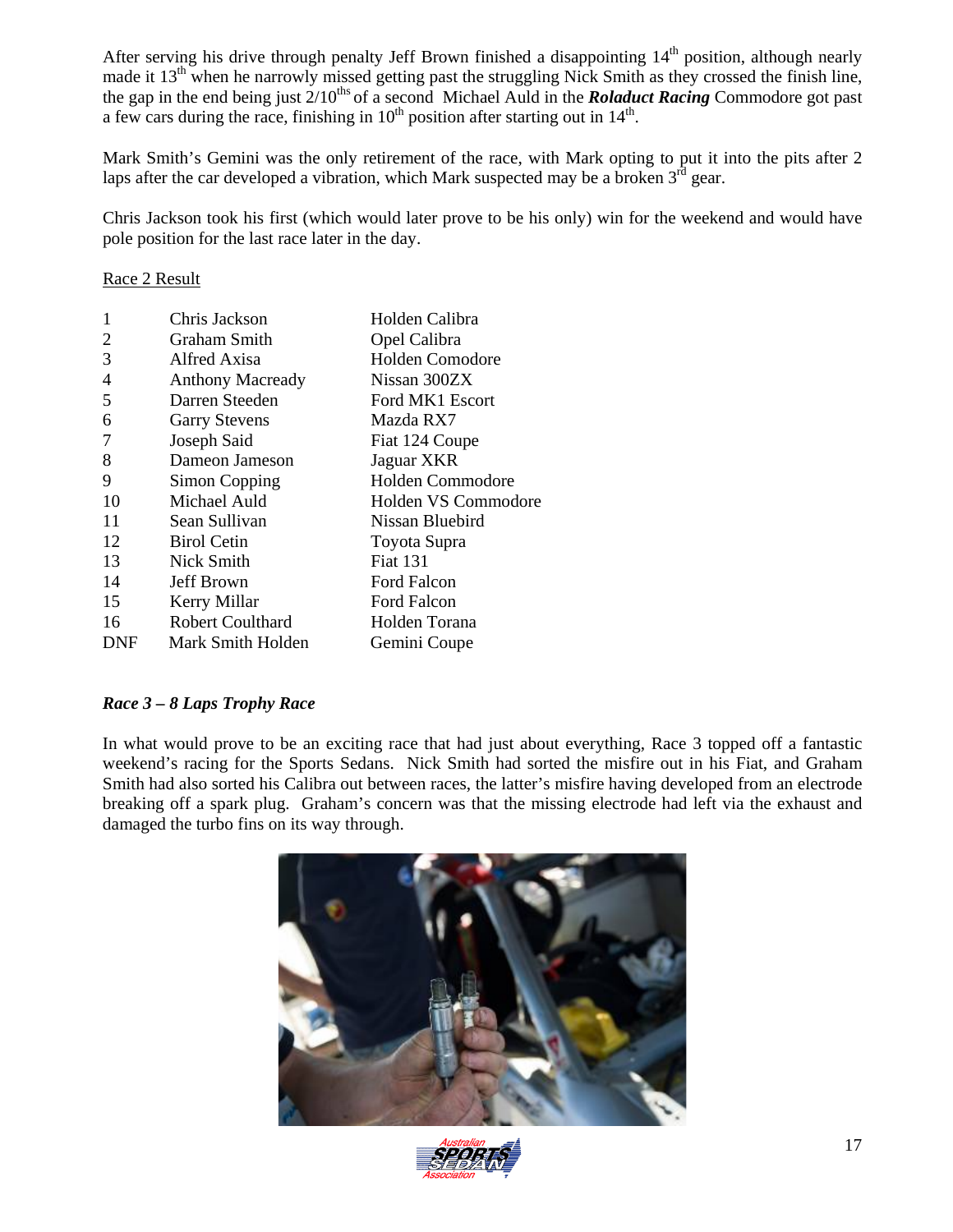When the cars took to the track for the warm up lap Mark Smith drove straight into the pits and would not start the race, the eventual cause being a broken  $4<sup>th</sup>$  gear.

Once the rest of the field formed up and the lights went out it all began… Graham Smith got an excellent start off the front row, clearing past Chris Jackon's Calibra quickly. Chris was slow off the start and just as Anthony Macready was coming past him from the second row the Calibra snapped sideways and the two collided heavily wheel to wheel.



The damage sustained to both cars was enough to put them out of the race, but the drama continued for Jackson when he went through turn 1. With a broken steering rod and the bad start, the Calibra was running slower than the cars behind it and Chris opted for the safe route around turn 1, attempting to take the outside run to leave the racing line open for the quicker cars coming up on him. Of the pack behind him most got through on the inside, however Garry Stevens went for the outside of Chris and the two made contact, with the door of the *Stevens Security* RX7 impacting the rear wheel of Jackson's car. Garry was able to continue the race, but the *CSJ Engineering/Fuel 2 Race* Calibra ended up parked near turn 2.

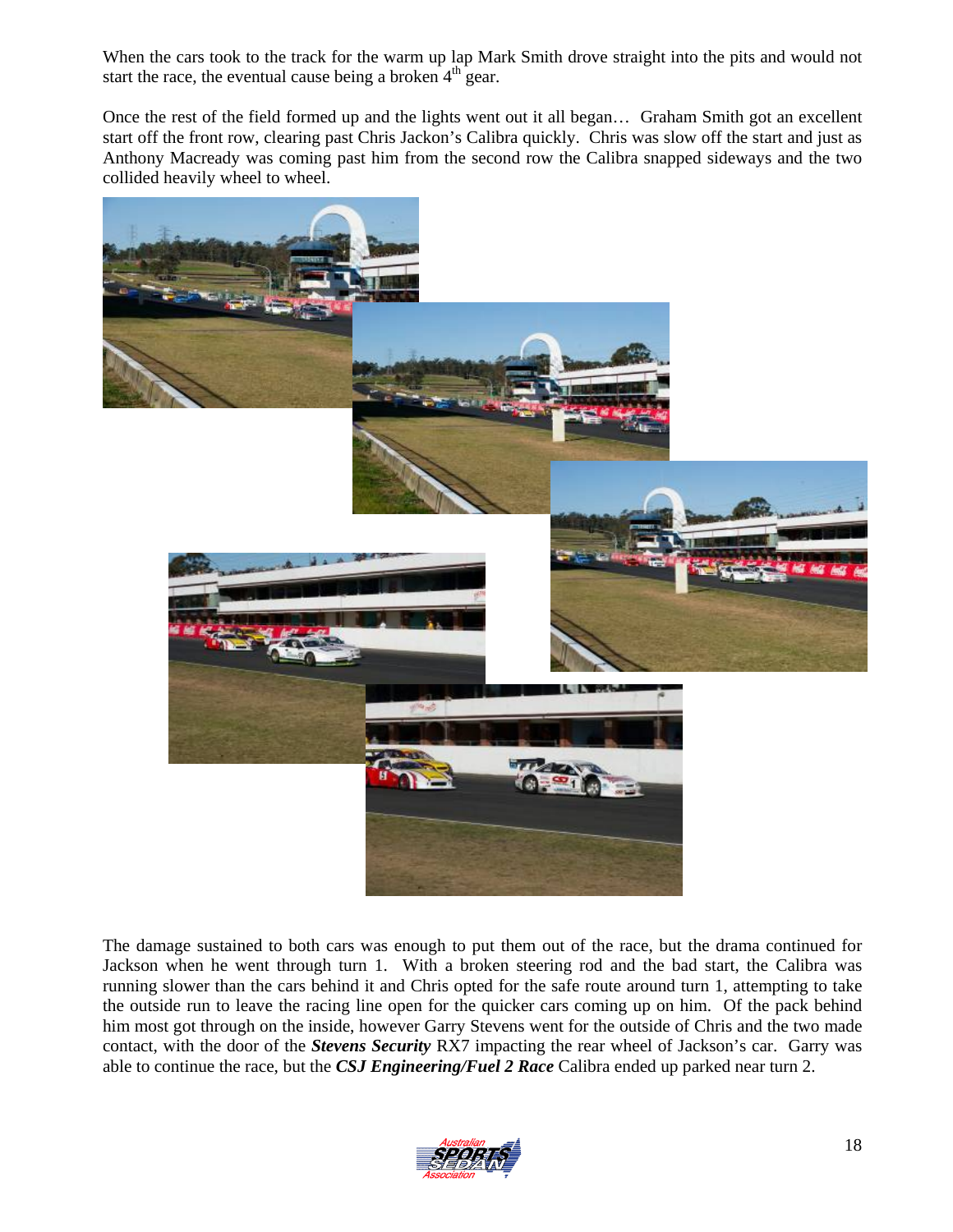Anthony Macready's 300ZX was able to continue past the scene, but proved to be undrivable due to the damage it had sustained and pulled into the back of the pits. The woes continued for Nick Smith, with the car stopping behind Corporate Hill with a blocked fuel filter starving the engine of fuel.

Graham Smith was well out in front, and looked certain for a good race win and maximum championship points for the weekend. Fred Axisa in his **Austrack Motorsport** Commodore was up to 2<sup>nd</sup> position, with Garry Stevens holding down 3<sup>rd</sup> position temporarily until Darren Steeden made an excellent move on him out of turn 9 to take the position away from the RX7 when Garry locked a brake and ran wide.

Jeff Brown got past Joe Said's red Fiat on the straight in what looked like a great drag race out of turn 12. Dameon Jameson also got past Michael Auld as they too ran down the straight.

Well out in front Graham Smith's *Rockley Contracting* Calibra blew an engine in the run between turns 9 and 10 and the car speared off the track at turn 10 with Graham just managing to keep it from hitting anything substantial. The race leader was out on lap 2 with front end damage and a piece of the engine block sitting underneath his pedals.



Fred Axisa assumed the lead from that point, and was well out in front. He would not be challenged for the lead and ended up winning the race comfortably. The rest of the field had more to throw up though…

There was a gap from Fred back to Darren Steeden's Escort that was holding down  $2<sup>nd</sup>$  position by a fair margin from Garry Stevens and Jeff Brown. Those two were engaged in what proved to be a race-long battle that was as entertaining to watch as it must have been enjoyable for the two drivers. It was fantastic racing from the two old blokes. No offence intended there gentlemen, it's just a simple fact that you are a lot older than the writer.

On lap 4 Sean Sullivan blew the engine of his Bluebird, joining Nick Smith by the side of the track behind Corporate Hill. For all the onlookers near the pits, the huge cloud of smoke that emanated from that are made us think that another car had caught fire, but fortunately that was not the case. While marshals dealt with it however, a safety car was called.

The safety car was only on track for 1 lap, releasing the field on lap 6. Darren Steeden had caught up to Fred Axisa, and when the green flags came out and the Commodore put the power down Steeden's Escort stayed with it, driving right under the rear bumper of Axisa's car into turn 1.

Garry Stevens and Jeff Brown continued their battle, but were some distance behind Steeden with Dameon Jameson's Jaguar close on their tails. By the end of the lap Fred Axisa had increased his lead again, and all was looking good for Steeden's first podium finish in Sports Sedans.

Robert Coulthard pulled the Torana into the pits one lap before the finish, and Dameon Jameson had trouble with the Jaguar that would see him drop from  $4<sup>th</sup>$  position back to finish in  $8<sup>th</sup>$  place.

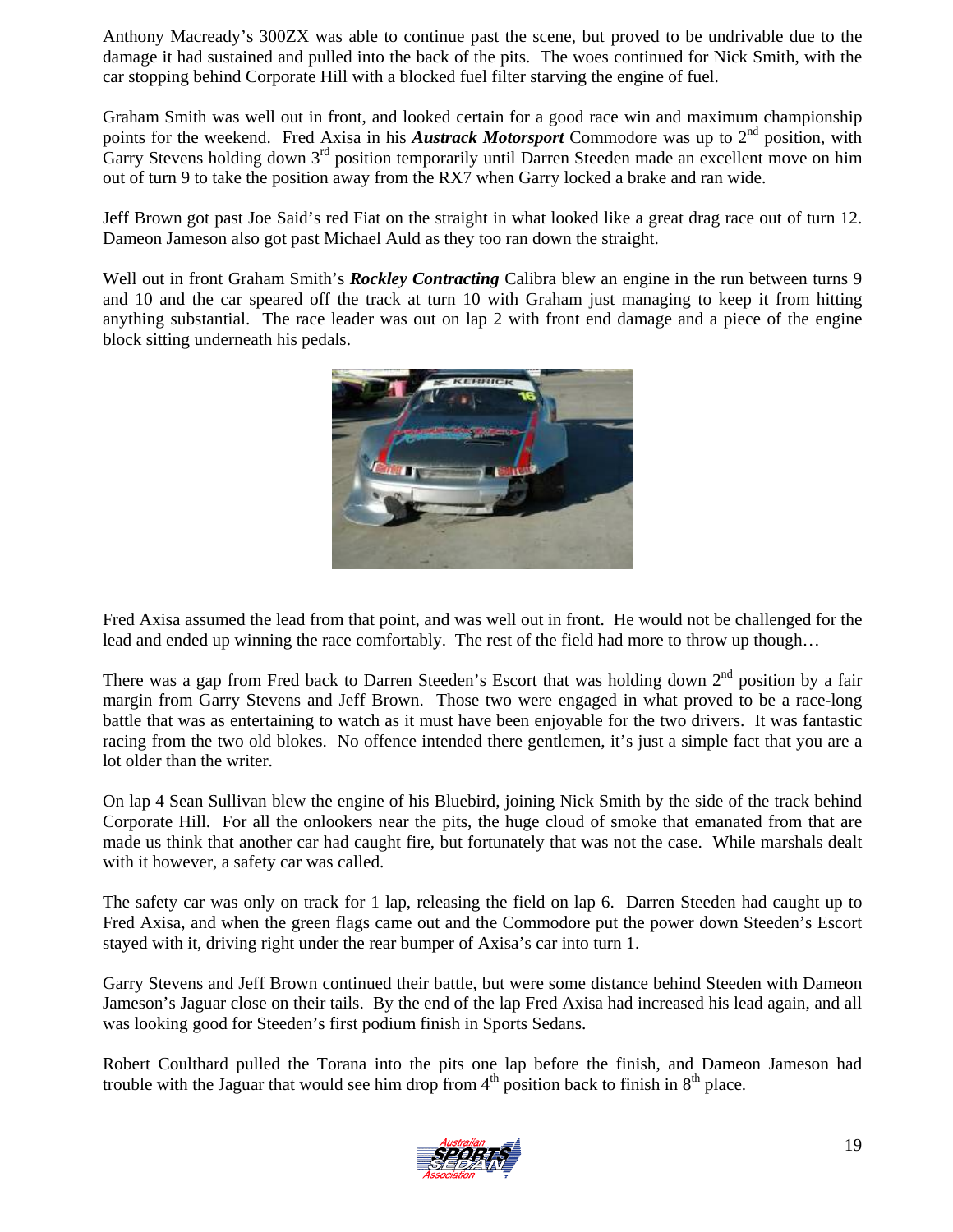Jeff Brown finally got past Garry Stevens through turns 2 and 3 to take  $3<sup>rd</sup>$  position, but more was yet to come. Darren Steeden's Escort slowed after a rear tyre deflated and Brown and Stevens were quickly on top of him out of turn 9. Through turns 10 and11 they were all over the Escort, and with Steeden running a little wide out of turn 11 the Falcon and RX7 pounced and launched out of turn 12 for a drag race to the finish line.

Jeff Brown finished  $2<sup>nd</sup>$ , just half a second ahead of Garry Stevens. The unfortunate Steeden pitted, still not fully aware of what was wrong with the Escort and was classified DNF. The cause of the deflated tyre was found to be a couple of the bolts holding the wheel together had snapped off, with several others loosening and allowing the inner and outer rims to separate.

But the race was Fred Axisa's, and deservedly so. It was great to see another fast, front running car come out on top, and we're sure to see Fred back again.

Michael Auld finished in a satisfying 4<sup>th</sup> place in the *Roladuct Racing* Commodore, later commenting that it was the best weekend's racing he's had for years. That was a sentiment echoed by a lot of the drivers after the race, and for me clear evidence that Sports Sedans in NSW are heading in the right direction.

With 17 starters and only 9 finishers, Race 3 topped off a great racing event. Congratulations to all the drivers and thank you to all the crew members, teams and families for helping to put on such a spectacular show.

As the track commentators said on the day, Sports Sedans are just an exciting category. They are frightening to look at, frightening to race and frightening to listen to. Too true. Bring on Wakefield Park!

#### Race 3 Result

| 1          | Alfred Axisa            | <b>Holden Comodore</b>  |
|------------|-------------------------|-------------------------|
| 2          | Jeff Brown              | <b>Ford Falcon</b>      |
| 3          | <b>Garry Stevens</b>    | Mazda RX7               |
| 4          | Michael Auld            | Holden VS Commodore     |
| 5          | Joseph Said             | Fiat 124 Coupe          |
| 6          | Simon Copping           | <b>Holden Commodore</b> |
| 7          | <b>Birol Cetin</b>      | Toyota Supra            |
| 8          | Dameon Jameson          | Jaguar XKR              |
| 9          | Kerry Milla             | rFord Falcon            |
| <b>DNF</b> | Darren Steeden          | Ford MK1 Escort         |
| <b>DNF</b> | Robert Coulthard        | Holden Torana           |
| <b>DNF</b> | Sean Sullivan           | Nissan Bluebird         |
| <b>DNF</b> | Graham Smith            | Opel Calibra            |
| <b>DNF</b> | Chris Jackson           | Holden Calibra          |
| <b>DNF</b> | <b>Anthony Macready</b> | Nissan 300ZX            |
| <b>DNF</b> | Nick Smith              | <b>Fiat 131</b>         |
| <b>DNF</b> | Mark SmithHolden        | Gemini Coupe            |
|            |                         |                         |

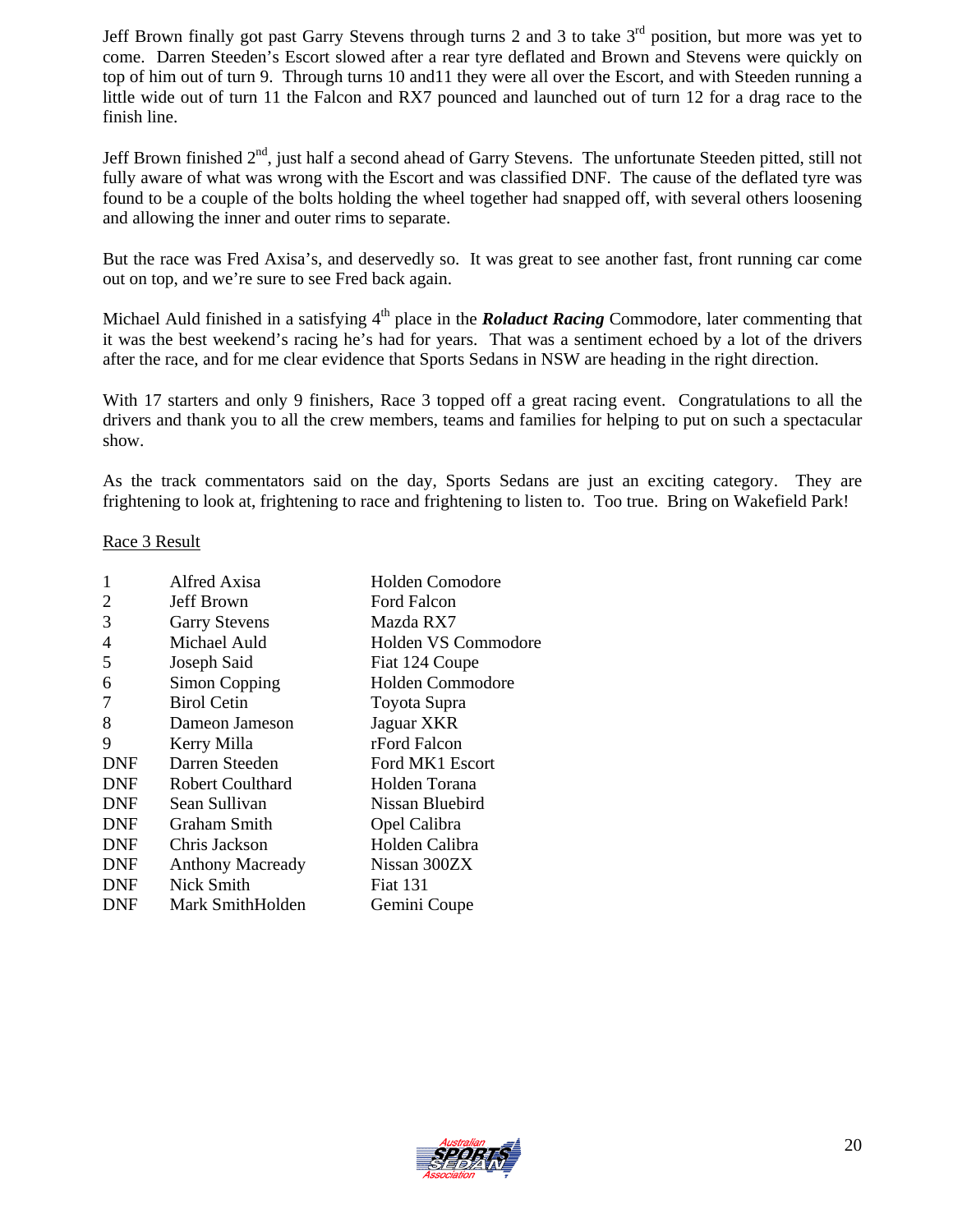# **Point Scores**

The NSW State Championship point score after Round 3:

|                      | 2010 Sports Sedans NSW State Championship Point Score |          |                                 |                |                |          |
|----------------------|-------------------------------------------------------|----------|---------------------------------|----------------|----------------|----------|
|                      | Round 1                                               |          | Round 2 Round 3 Round 4 Round 5 |                |                | Total    |
| Jackson, Chris       | 57                                                    | 62       | 38                              | 0              | 0              | 157      |
| Smith, Graham        | 49                                                    | 50       | 40                              | 0              | 0              | 139      |
| MacReady, Anthony    | 54                                                    | 52       | 16                              | 0              | 0              | 122      |
| Brown, Jeff          | 42                                                    | 30       | 44                              | 0              | $\theta$       | 116      |
| Copping, Simon       | 37                                                    | 38       | 39                              | 0              | $\mathbf{0}$   | 114      |
| Stevens, Garry       | 0                                                     | 42       | 43                              | 0              | $\theta$       | 85       |
| Millar, Kerry        | 18                                                    | 30       | 30                              | $\mathbf{0}$   | 0              | 78       |
| Sullivan, Sean       | 20                                                    | 35       | 22                              | 0              | 0              | 77       |
| Said, Joseph         | 25                                                    | 0        | 44                              | 0              | 0              | 69       |
| Leithhead, Andrew    | 35                                                    | 31       | $\theta$                        | 0              | 0              | 66       |
| Auld, Michael        | 30                                                    | 0        | 36                              | 0              | 0              | 66       |
| Polovic, Berry       | 49                                                    | 0        | $\theta$                        | 0              | 0              | 49       |
| Jameson, Dameon      | 0                                                     | 0        | 40                              | 0              | 0              | 40       |
| Smith, Nick          | 0                                                     | 28       | 9                               | 0              | $\theta$       | 37       |
| Martin, Bill         | 0                                                     | 9        | 0                               | 0              | 0              | 9        |
| Brandstater, Jeff    | 0                                                     | 0        | $\mathbf{0}$                    | 0              | 0              | $\bf{0}$ |
| Butler, Scott        | 0                                                     | 0        | 0                               | 0              | 0              | $\bf{0}$ |
| Denovan, Terry       | 0                                                     | 0        | 0                               | 0              | 0              | 0        |
| Folioni, Carlo       | 0                                                     | 0        | 0                               | 0              | 0              | $\bf{0}$ |
| Gattermeier, Erik    | $\theta$                                              | $\theta$ | $\theta$                        | $\mathbf{0}$   | $\theta$       | $\bf{0}$ |
| Gattermeier, Herbert | $\bf{0}$                                              | $\bf{0}$ | $\theta$                        | $\bf{0}$       | $\overline{0}$ | $\bf{0}$ |
| Hernando, Michael    | $\bf{0}$                                              | 0        | $\overline{0}$                  | $\overline{0}$ | $\theta$       | $\bf{0}$ |
| Higgins, Rama        | 0                                                     | 0        | $\overline{0}$                  | $\mathbf{0}$   | $\overline{0}$ | $\bf{0}$ |
| Ireland, Kevin       | $\mathbf{0}$                                          | 0        | 0                               | $\mathbf{0}$   | $\mathbf{0}$   | 0        |
| Loftus, David        | 0                                                     | 0        | 0                               | 0              | 0              | $\bf{0}$ |
| Long, Mathew         | 0                                                     | 0        | 0                               | 0              | 0              | $\bf{0}$ |
| Long, Tony           | 0                                                     | 0        | 0                               | 0              | 0              | $\bf{0}$ |
| McKellar, Andrew     | 0                                                     | 0        | $\theta$                        | 0              | $\pmb{0}$      | $\bf{0}$ |
| McLeod, Peter        | 0                                                     | 0        | $\mathbf{0}$                    | 0              | 0              | 0        |
| Nolan, Denis         | $\theta$                                              | 0        | 0                               | 0              | $\theta$       | $\bf{0}$ |
| Shiels, Stephen      | 0                                                     | 0        | 0                               | 0              | 0              | $\bf{0}$ |
| Whittaker, Geoffery  | 0                                                     | 0        | 0                               | 0              | 0              | 0        |
|                      | 0                                                     | 0        | 0                               | $\overline{0}$ | 0              | 0        |

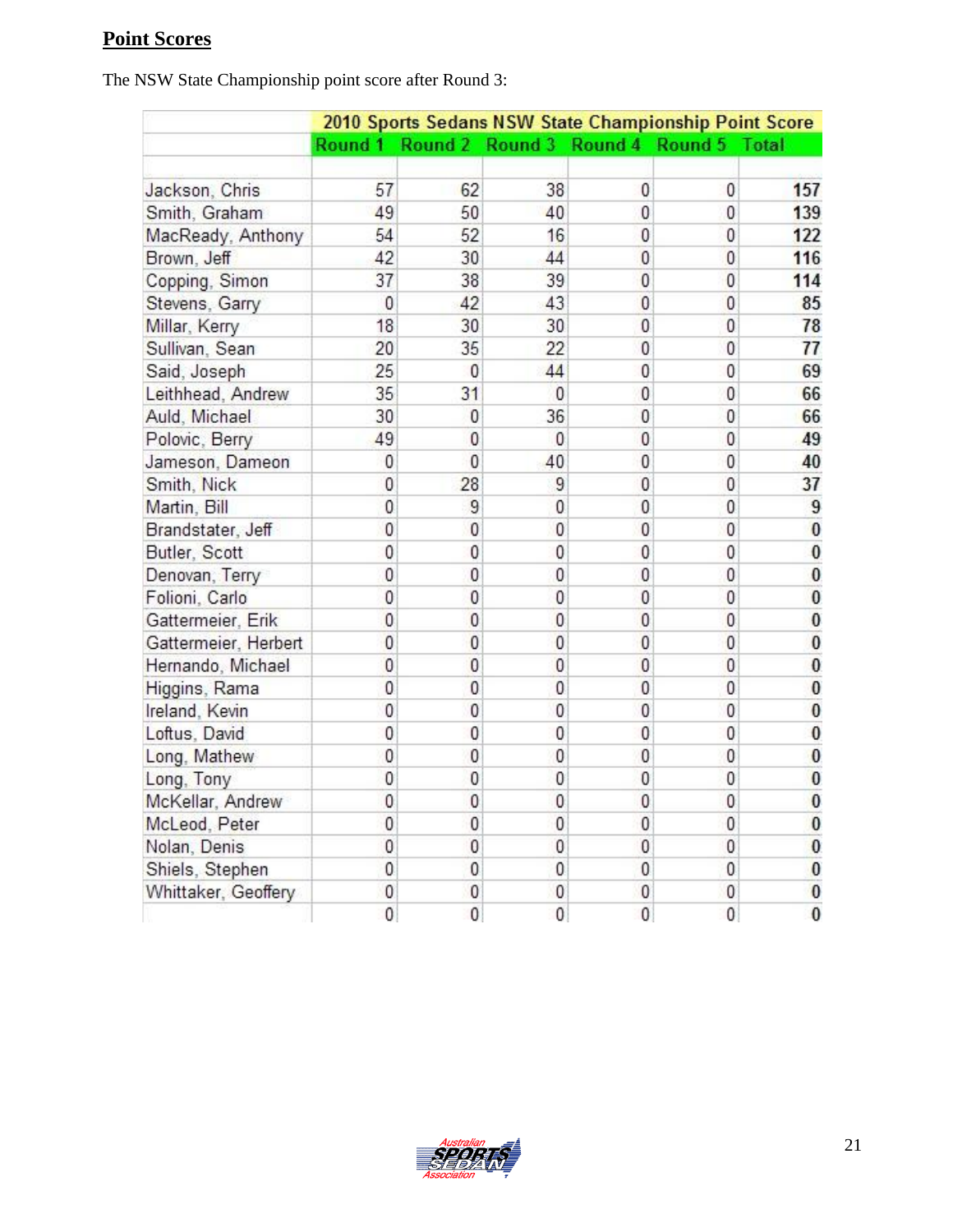And the ASSA NSW Club Championship point score:

|                   | 2010 NSW ASSA Club Championship Point Score |  |  |
|-------------------|---------------------------------------------|--|--|
|                   | Total                                       |  |  |
| Copping, Simon    | 178                                         |  |  |
| Jackson, Chris    | 153                                         |  |  |
| Smith, Graham     | 137                                         |  |  |
| Millar, Kerry     | 127                                         |  |  |
| MacReady, Anthony | 122                                         |  |  |
| Sullivan, Sean    | 122                                         |  |  |
| Brown, Jeff       | 118                                         |  |  |
| Leithhead, Andrew | 103                                         |  |  |
| Stevens, Garry    | 88                                          |  |  |
| Auld, Michael     | 77                                          |  |  |
| Said, Joseph      | 70                                          |  |  |
| Polovic, Berry    | 49                                          |  |  |
| Jameson, Dameon   | 41                                          |  |  |
| Smith, Nick       | 39                                          |  |  |
| Martin, Bill      | 13                                          |  |  |
| Denovan, Terry    | $\bf{0}$                                    |  |  |
| McKellar, Andrew  | 0                                           |  |  |
| Whittaker, Geoff  | $\bf{0}$                                    |  |  |



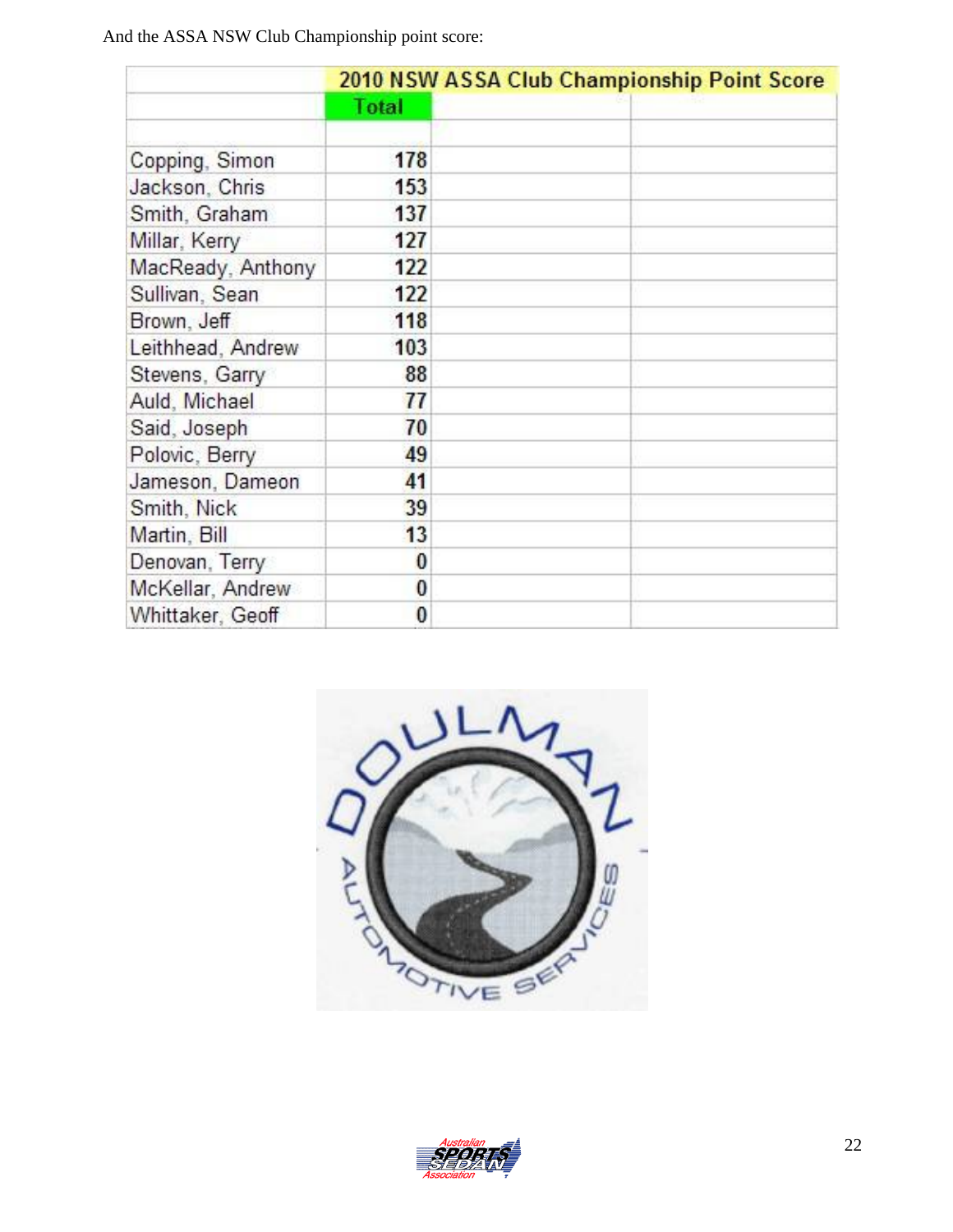## **Member's Article**

Second place getter from Round 3 and ASSA committee member Jeff Brown has submitted the following article of interest, along the lines of the "we can rebuild him" theme:

#### How quickly can you rebuild a race car?

As some of you may have heard the falcon sustained damage at an ARDC supersprint in May; Anthony Macready was on hand that day to help me sort the car and was doing a few laps when he came to grief at turn 9. With the State round in June it left me with just 4 weeks to rebuild the front of the car. When I got the car home and unloaded, the obvious first job was to come up with a short list of what I could not repair and would need outside help with.



I have found out the hard way that some businesses I have taken parts to have no idea what the word "deadline" means (I sometimes feel like taking a dictionary along so I can give them the unbiased written words). If anything is going to stuff you up it will ALWAYS be the part that is out of your control.

Luckily most of the damage was panel work and bolt on parts, the main chassis was undamaged. As I am not the best under pressure (you seemed OK in Race 3 at the Creek Jeff! – Ed.), I tried to make sure I had everything covered EARLY in the rebuild process. Something that looks simple is usually the thing that will take you twice as long as you first anticipated. I made a conscious effort to try to bring the rebuild process up all together, not leaving parts until the last week when they were needed. Although I did not actually get a free day before the Friday practice of the State round I was fairly happy with the finished result.

I was most fortunate to have the help of Anthony Macready from AGM Engineering; at least Anthony understands what a deadline is!!! The weekend at Eastern Creek went well from a reliability point of view, the car went a little faster and finished Race 3 on the podium.

I am still scratching my head as to where I am going to find 4 seconds a lap at EC. It is pleasing that I have now developed enough skills to do most repair work myself, all I have to do now is work out how to get an extra 8 hours out of every day...





The Falcon ran so smoothly during Race 3 that Jeff inadvertently drove it home straight from the car park.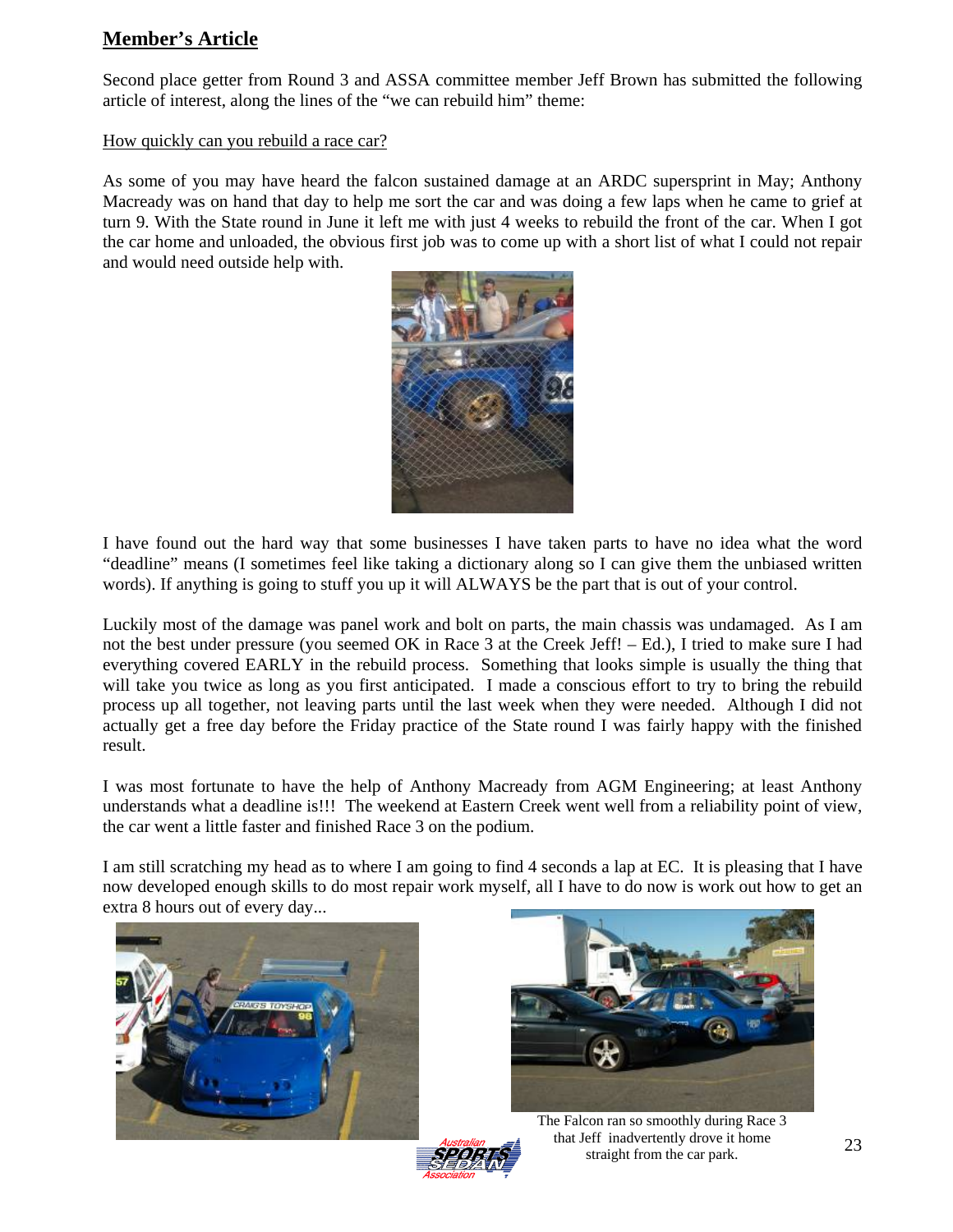## **Entries for Round 4, Wakefield Park**

Round 4 of the NSW Sports Sedan Championship is scheduled for  $28<sup>th</sup>/29<sup>th</sup>$  August. The event is also Round 4 of the Victorian U2L Sports Sedan Championship, and Round 1 of the Club X Cup.

Entry forms have been emailed out and are also available on the Wakefield Park website. As mentioned in the President's Report we are looking to get 30 Sports Sedans on the grid for Round 4 so if you haven't sent your entry in yet, jump on now and get it sorted so you don't miss out on the fun.

Round 4 will be sponsored by:



And:



For the event we are playing host to the U2L Sports Sedans from Victoria. The weekend is a round of their championship, so there'll be about 10 U2L cars making the trip up to compete. As mentioned in the President's Report, all you people with U2L cars in NSW who have not wanted to hit the track because there wouldn't be anyone to race against, here's your chance. I expect we'll see a number of NSW people encouraged to enter for the round, which will mean the field will be loaded with the smaller cars, and that's a good thing.



As the usual format for the Victorian U2L championship rounds is to have one qualifying session and 4 races, Wakefield Park has agreed to stage an extra Sports Sedan race on the Saturday afternoon. The extra race will be for U2L and floorpan cars only, so the chance for some of the non-spaceframe cars in our category to have a go and to shine is better than ever before. It will also be a good chance for all you spaceframe pilots to have a good look at a Sports Sedan race as spectators – believe it or not you cansee a lot more going on when you aren't in the middle of it!

The weekend is also the first of two rounds of the U2L Club X Cup, which the Victorian guys are happy to have NSW U2L cars competing for. Here's how the Club X Cup is awarded, according to the U2L website:

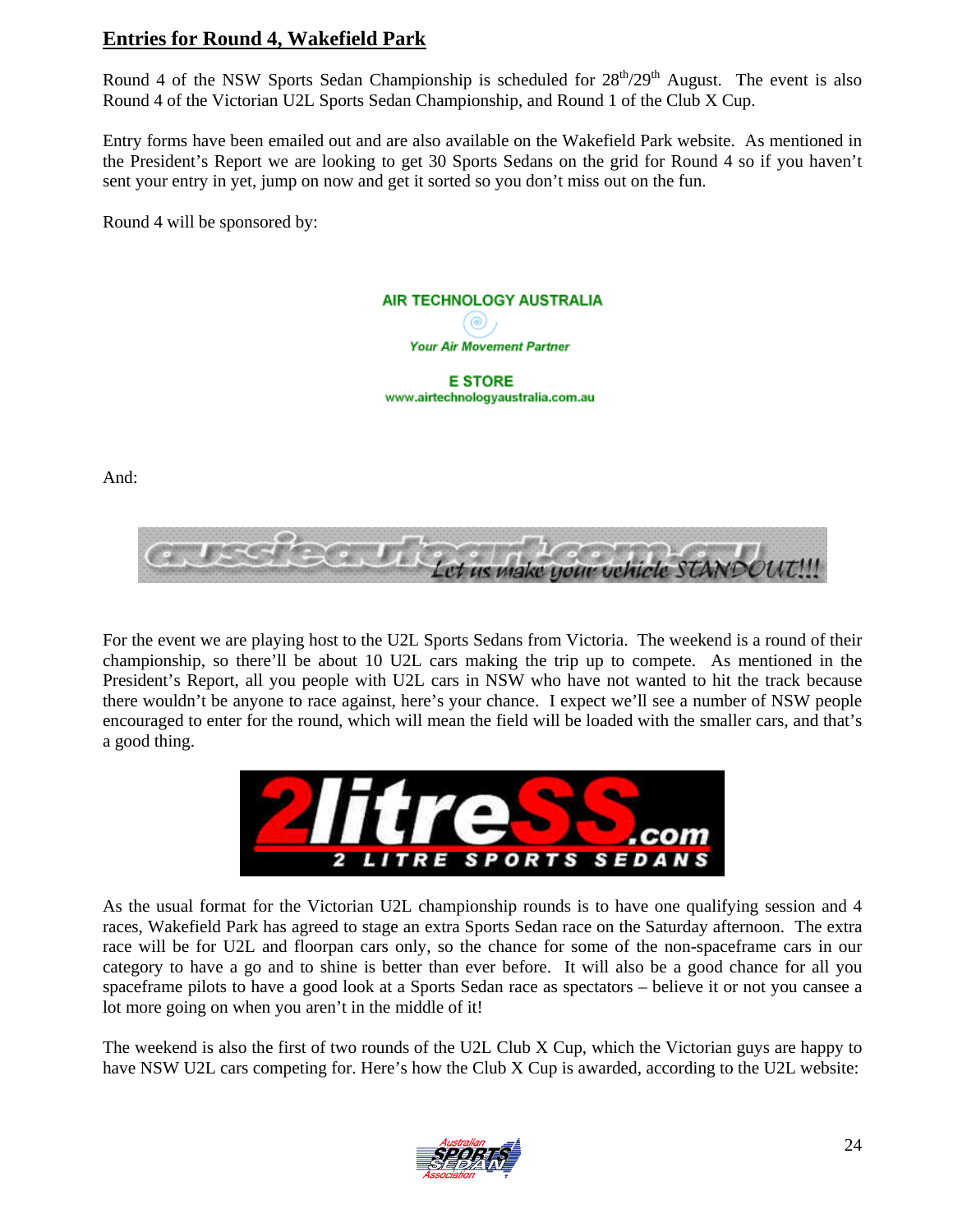

#### *The Club X Cup*

*Proudly supported by Club X and is a inter-championship cup thats held over 2 rounds of the championship, they will be Rds 4 and 5 of this years championship. The basic rules are as shown:* 

*The best lap time set in qualifying will be recorded, and for each lap that you match your qualifying time you will be rewarded with 3 Club X Cup points for the Cup. This is for each race.* 

*EG. At Calder if you qualify with say 1min 05.37 then every lap that you do for the weekend that is in the 1 min 05's you will get 3 points. Say you did 4 laps in the 1.05's then you would get 12 points regardless of your position for that race.*

The Club X Cup prize also includes \$500 cash, so maybe it's time a few of our U2L cars in NSW got involved and got on track to have a go.

During the Wakefield Park weekend we will also be playing host to a State of Origin type challenge between NSW and Victoria, the rules and point scoring of which will be sent out in a later newsletter. There will be a perpetual shield awarded to the winning State, and individual trophies for the winning cars.

An organised social event for the Saturday evening is also being planned. The social event at the last Wakefield Park round proved a success, and the next one promises to be better. Due to the cold weather the social event will be held indoors, with the venue being the Goulburn Workers Club, where we have booked a function room. All Sports Sedan drivers, family and crews are invited to attend, so if you're going to Goulburn for the weekend, then please incorporate the Saturday evening into your schedule.

As mentioned in a previously circulated email, garages at Wakefield Park will be over subscribed. Get in early with your entry if you want a garage or carport for the weekend.

Likewise, accommodation in Goulburn that weekend is filling up fast (a couple of other categories are having big weekends too it seems), so book early.

## **Can I Help?**

Do you know someone who owns a Sports Sedan? Are they competing, or not? If they aren't, do you know why? Is there a Sports Sedan just sitting in someone's shed, begging to be raced?

The committee is working hard to entice more cars onto Sports Sedan grids this year, so if you know someone with a car in their shed, why not help the cause by trying to get them onto the track? Have a chat to them; see what you can do to assist!

And if you *are* that person, with a perfectly good Sports Sedan locked away, get it out of the garage, put it on the track and come racing. The more the merrier.

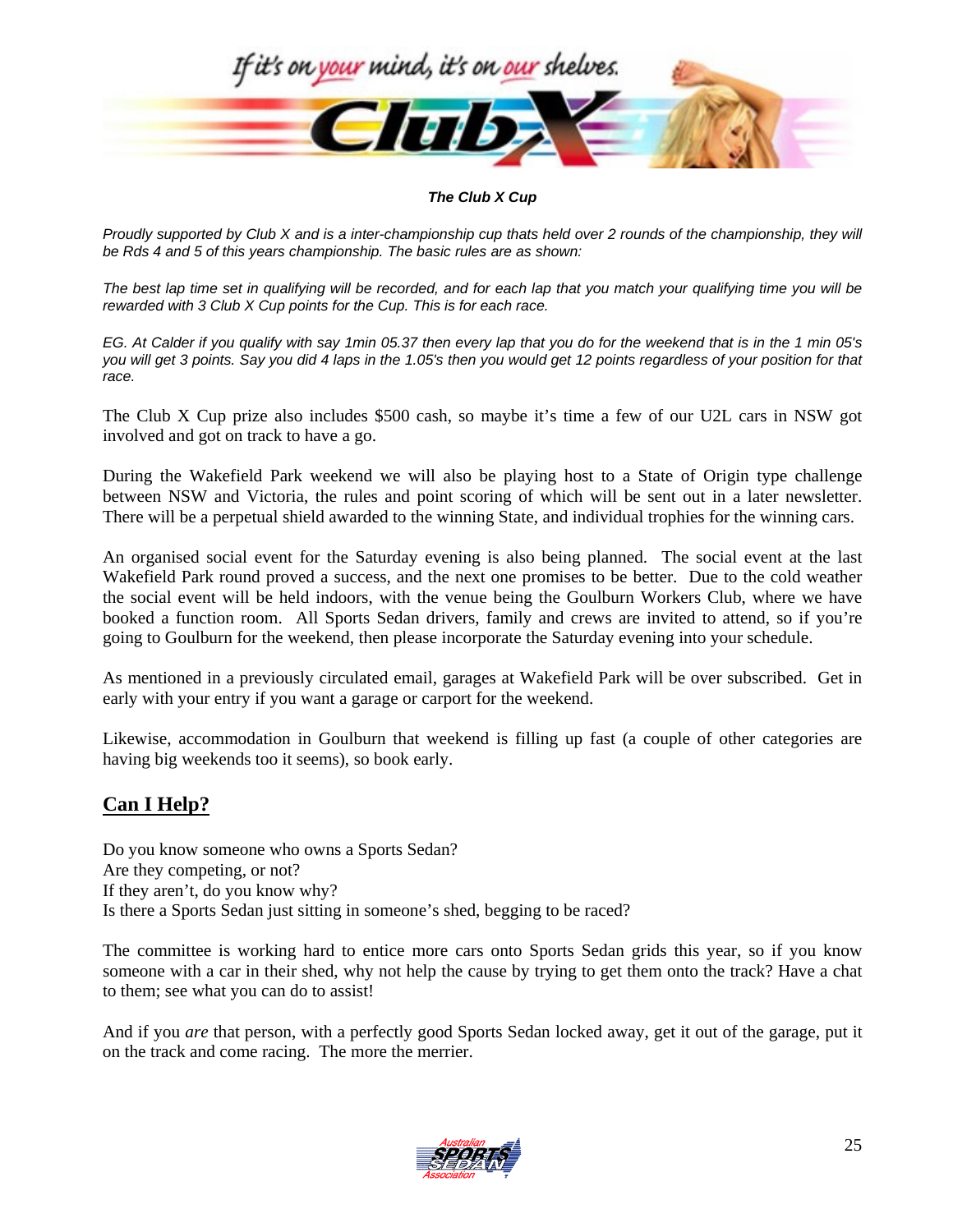



www.bavariacars.com.au

## **Sports Sedans DVDs For Sale**

A bit of interest was generated at the static display at Eastern Creek in relation to the Sports Sedan music videos that were playing. If you would like to obtain copies of the clips they are available for sale on DVD. There are 7 clips in total on 2 DVDs, with 6 music videos and 1 unedited on-board camera video from Jeff Brown's Falcon at the final 2009 round at Oran Park.

The 2-DVD pack costs \$5 for members and \$10 for non-members, and can be ordered through Andrew McKellar.

## **Round Sponsorship**

A number of businesses have lent financial support to the ASSA and the championship this year. Advertisements for our sponsors will appear throughout the newsletters and on our cars at each round of the championship. The committee would like to thank the following businesses:

- CSJ Engineering (Round 1 Sponsor)
- AGM Engineering (Round 1 Sponsor)
- Bavariacars (Round 2 Sponsor)
- Doulman Automotive (Round 2 Sponsor)
- Koen Photo (Round 3 Sponsor)
- Jim Aitken & Partners (Round 3 Sponsor)
- Air Technology Australia (Round 4 and Best Presented Award Sponsor)
- Aussie Auto Art (Round 4 Sponsor)
- Syd-Fab (Round 5 Sponsor)
- Specialised On Site Fibreglass (Round 5 Sponsor)

## **Club Meetings for 2010**

An open invitation is extended to all ASSA members to attend committee meetings, which are held on the first Tuesday of each month, from 7pm.

In addition, all members are invited to attend general meetings to be held in March, May and August. These meetings will include guest speakers and lots of information for the benefit of all members.

The Presentation Night and Annual General Meeting are scheduled for November. A schedule of events with all meeting dates and State and National rounds is included with this newsletter.

Please note the meeting venue has changed for the rest of 2010. The new venue is:

**O'Donoghue's Irish Pub (Upstairs Function Room) 99 Great Western Highway Emu Plains**

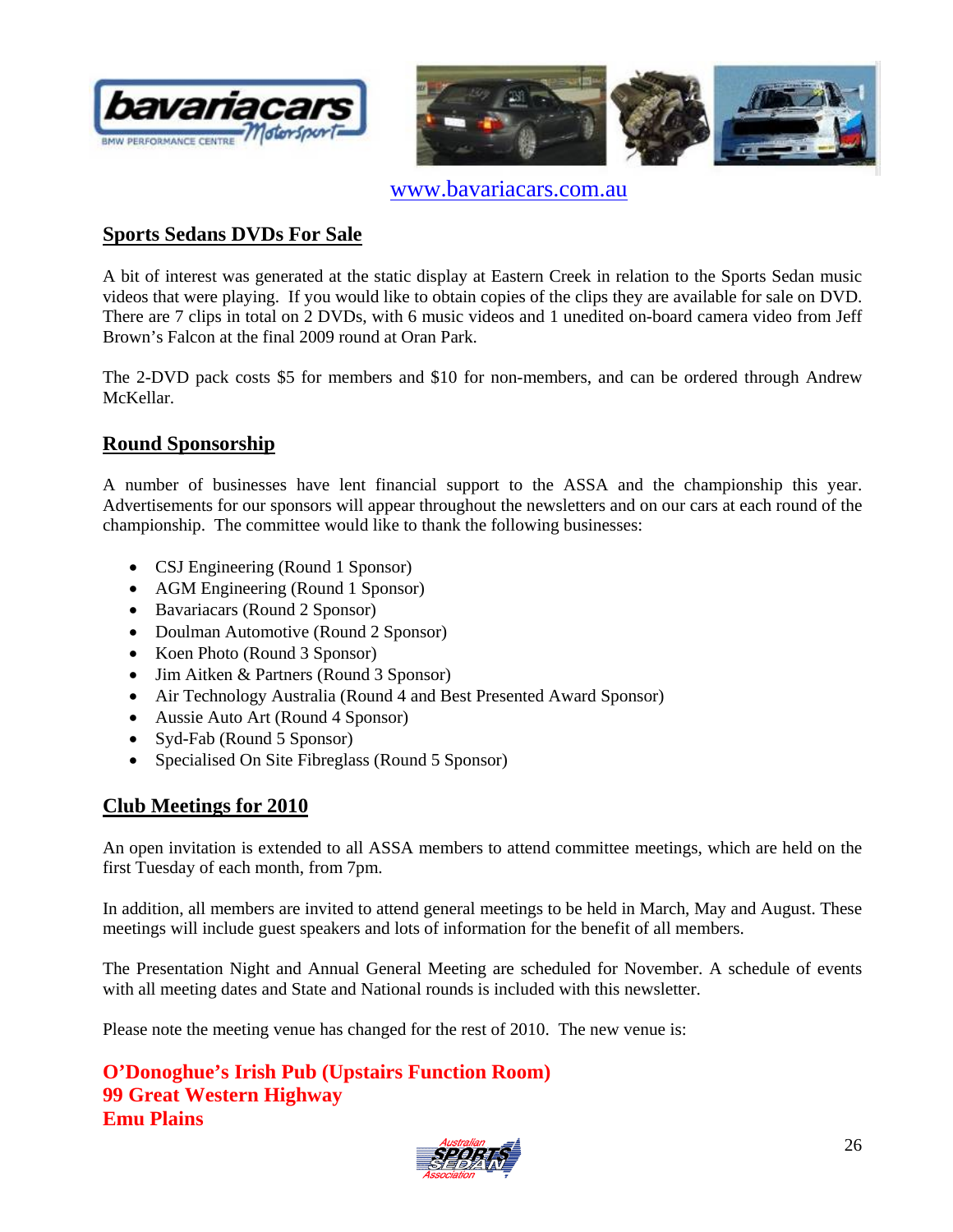## **New Website**

The new ASSA website has been uploaded to a new hosting site. The domain name has been re-registered, so the new website will have the following web address:

## www.sportsedan.com.au

Our thanks go to Martin Koen who has spent a good deal of time designing the new website, and will continue to provide technical support and updates for the site in the future. The efforts of Terry Denovan who has been involved in the domain logistics, website updates and technical support are also very much appreciated.

The NSW Motor Race Advisory Panel (MRAP) now also has a website. The site includes information about the latest in NSW motor sports news, rule changes and advising, and news and results from the NSW championship categories, including Sports Sedans. You can find the website here:

#### www.nswracer.com

## **Newsletter Submissions**

Was that one race just more spectacular for you? Did you get your best result ever? Did you go through three engines and a gearbox in one weekend? Why not tell everyone about it?

Member contributions for articles in the newsletter are most welcome. Our enormous editing staff (well, there's two of us) can help you out, so you'll always have an article that is in the newsletter format. Even bad spellers (like your esteemed President) can be made to look good here.

So why not have a go? Tell us your story – it worked for Jeff Brown this issue..

## **Have Your Event Entry Fees Paid For**

All members who enter an event will automatically go into the draw for a 2010 "lottery", with one member from each round having their entry fees for the next round paid for by the ASSA, thanks to the generosity of the businesses that have come on board this year as Round Sponsors.

Once you have been drawn out at one event, your name gets removed from future draws, so everyone who enters an event gets the chance to win. How easy is that?

Congratulations to Kerry Millar, who will have his entry fees for Round 4 paid for.



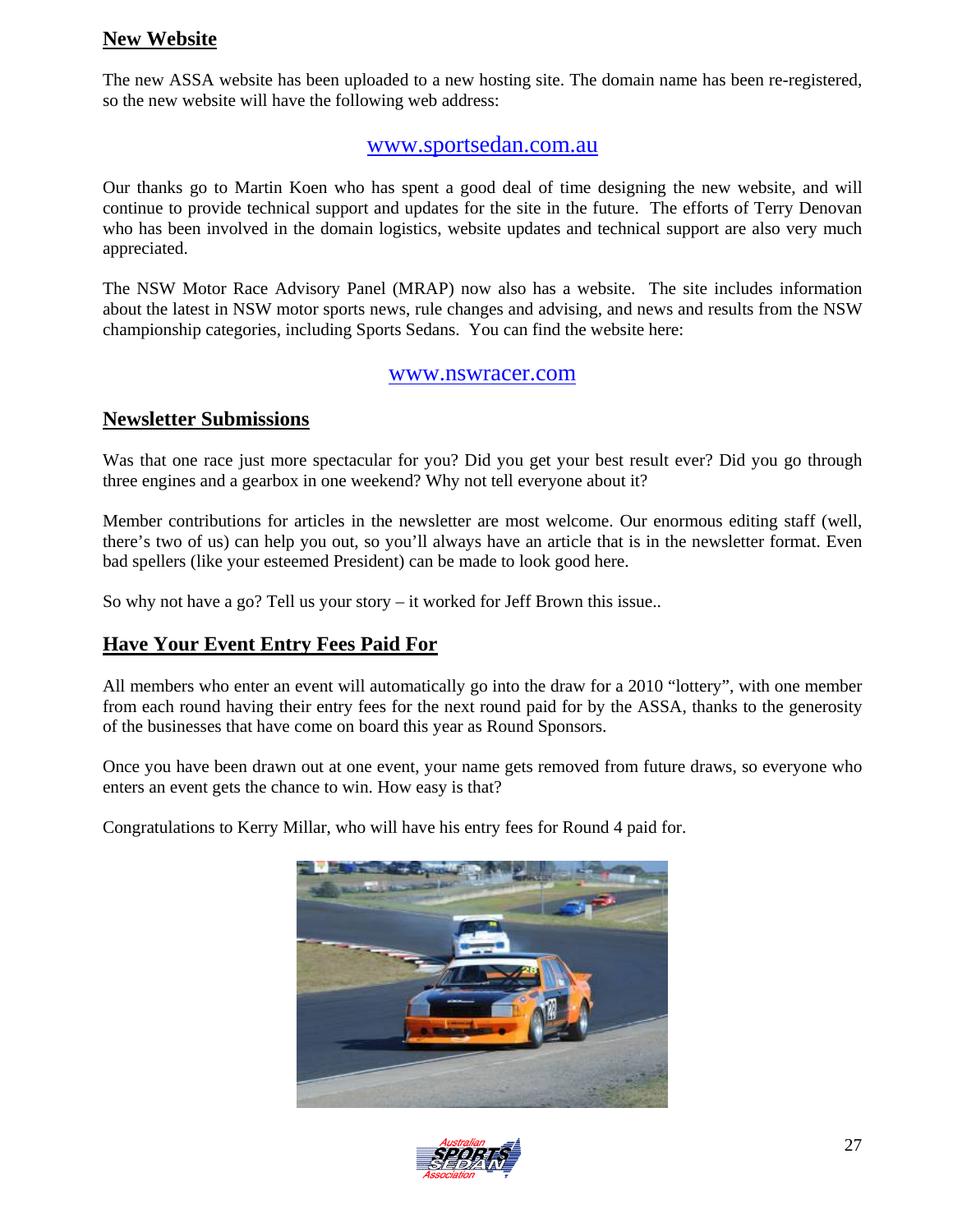## **ASSA Membership for 2010**

Membership fees for 2010 have been reduced significantly to \$70. New membership forms are available on the website or can be sent out on request. Membership fees can also be paid via direct deposit into the ASSA account. If you would like a new membership form to be sent to you please contact Chris Jackson.



Chris Jackson **Director** Ph 0409 209 480 Fax 02 46284676 Email: chris@chris-jackson.com

## **2010 Best Presented Award**

Thanks to the generosity of our sponsors, 2010 will see the awarding of a "Best Presented" prize. The award includes a perpetual trophy and an individual trophy each year. To be eligible all you have to do is turn up and race, having put a little pride and preparation into your beloved Sports Sedan. An independent judge representing one of our sponsors will allocate points at each round of the championship for the cars deemed to be best presented, with the winning car being that with the most accumulated points over the year.

Congratulations to the following drivers who competed at Round 3:

| Berry Polovic                 | Mazda RX7 | 3 points (Sorry Berry, little consolation) |
|-------------------------------|-----------|--------------------------------------------|
| Michael Auld                  | Commodore | 2 points                                   |
| Anthony Macready Nissan 300ZX |           | 1 point                                    |



The running tally after Round 3 is:

| <b>Bill Martin</b>      | Mazda RX7       | 3 points |
|-------------------------|-----------------|----------|
| Sean Sullivan           | Nissan Bluebird | 3 points |
|                         |                 |          |
| <b>Berry Polovic</b>    | Mazda RX7       | 3 points |
| Simon Copping           | Commodore       | 2 points |
| Jeff Brown              | Ford Falcon     | 2 points |
| Michael Auld            | Commodore       | 2 points |
| Andrew Leithhead        | Alfa Romeo      | 1 point  |
| Joe Said                | <b>Fiat 124</b> | 1 point  |
| <b>Anthony Macready</b> | Nissan 300ZX    | 1 point  |
|                         |                 |          |

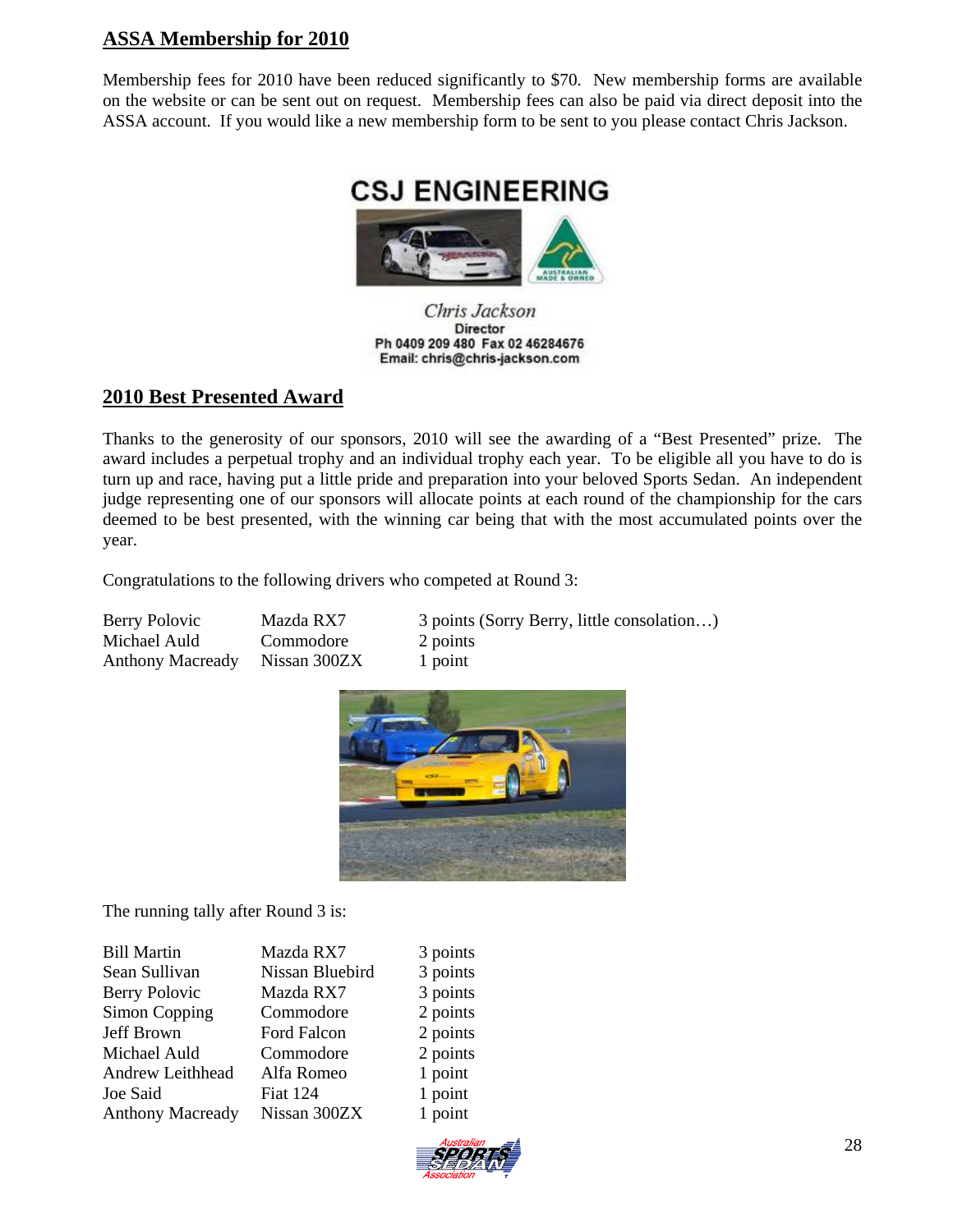## **Used Tyre Register**

Some of the front running drivers change tyres fairly frequently, and the tyres they are removing still have quite good, usable rubber for the rest of us to take advantage of by purchasing them used for a cheaper price than new tyres. If you have used tyres that you'd like to advertise in the register please send the details to Andrew McKellar, including tyre sizes, number of tyres and the price you want for them. Likewise if you are looking for tyres send the details of what size you are looking for and your request will be included in the register.

This should be a good way for all of us to save a bit of money, so take advantage of the offer when you can.

No Used Tyre Register entries for this newsletter.

## **Classifieds Section**

If you have anything you want to buy, sell or trade send the details to Andrew McKellar for inclusion in the classifieds.

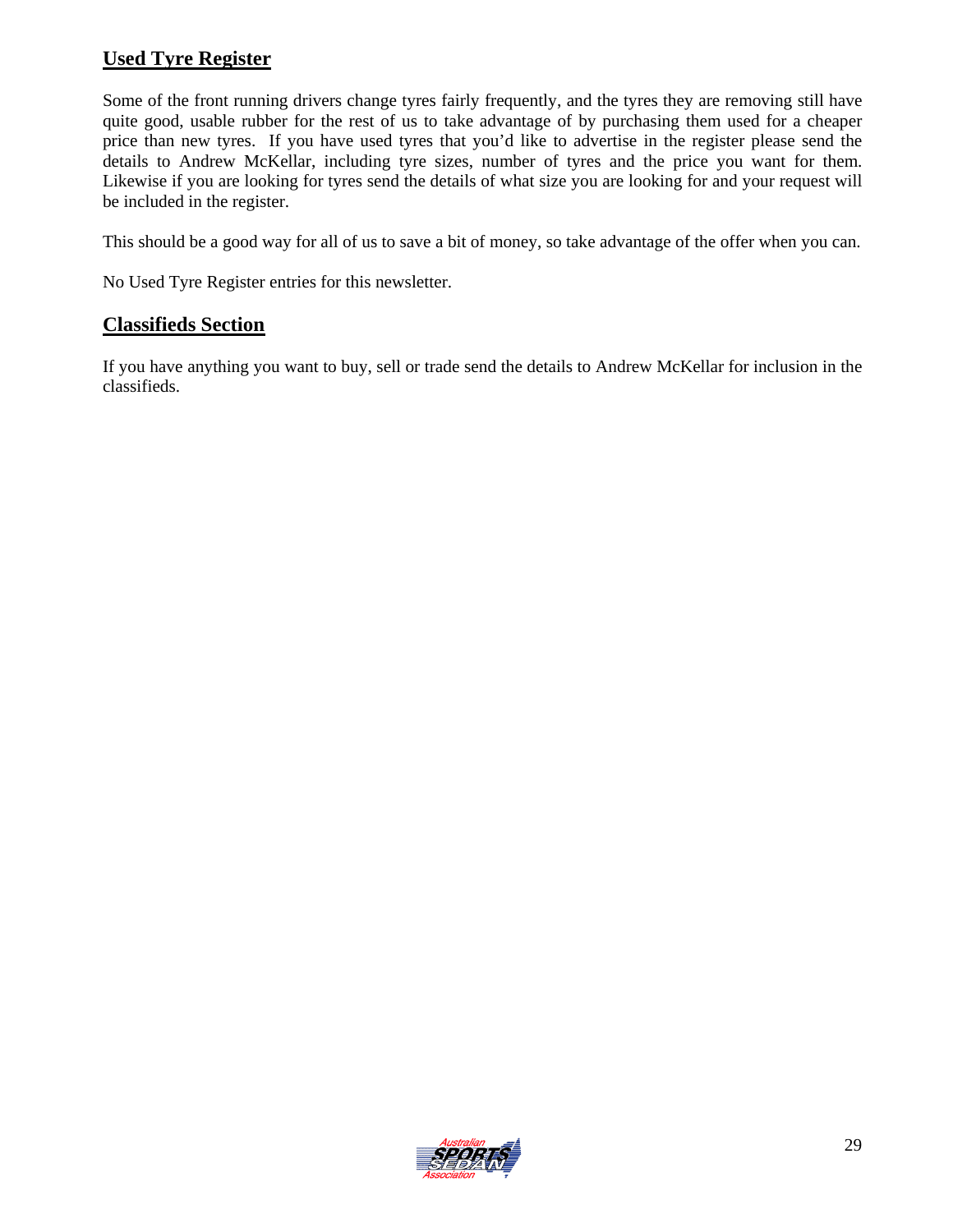## **The Final Word**

*For each newsletter a member will be asked to contribute a short article, on a subject matter of their choice. The article will be published as the final word, to cap off each newsletter. For this month's submission we welcome:* 

#### **Anthony Macready, ASSA Committee Member**

#### **Tyre Choices**

Most recently at National Sports Sedan meetings, there has been a trend towards 18" wheels using predominantly Michelin tyres. Kerry Baily used them to great success at Wakefield Park at the start of this year, Darren Hossack was on these tyres to win at Mallala and Des Wall utilised these tyres throughout last year and the start of this year.



For some time, I have felt that the cost of tyres to remain competitive at State level is excessive.

As my lap times have continued to reduce, tyre life/sustained performance has decreased dramatically. This may be no surprise, but as an example at the most recent Eastern Creek round, Friday practice on old tyres (approx 3 meetings old), a best lap time of 1.43min is all that I could achieve (with no feelings of confidence in the car!).

Saturday morning qualifying with fresh rubber gave a 1.35min time and I felt that better times could have been achieved. The old tyres still had considerable tread depth but gave no grip or performance.

The tyre experts I speak with tell me that the Dunlops should produce a faster time, but the 18" Michelin/Avon/Yokohama, etc. would be more durable. It is the durable aspect we need.